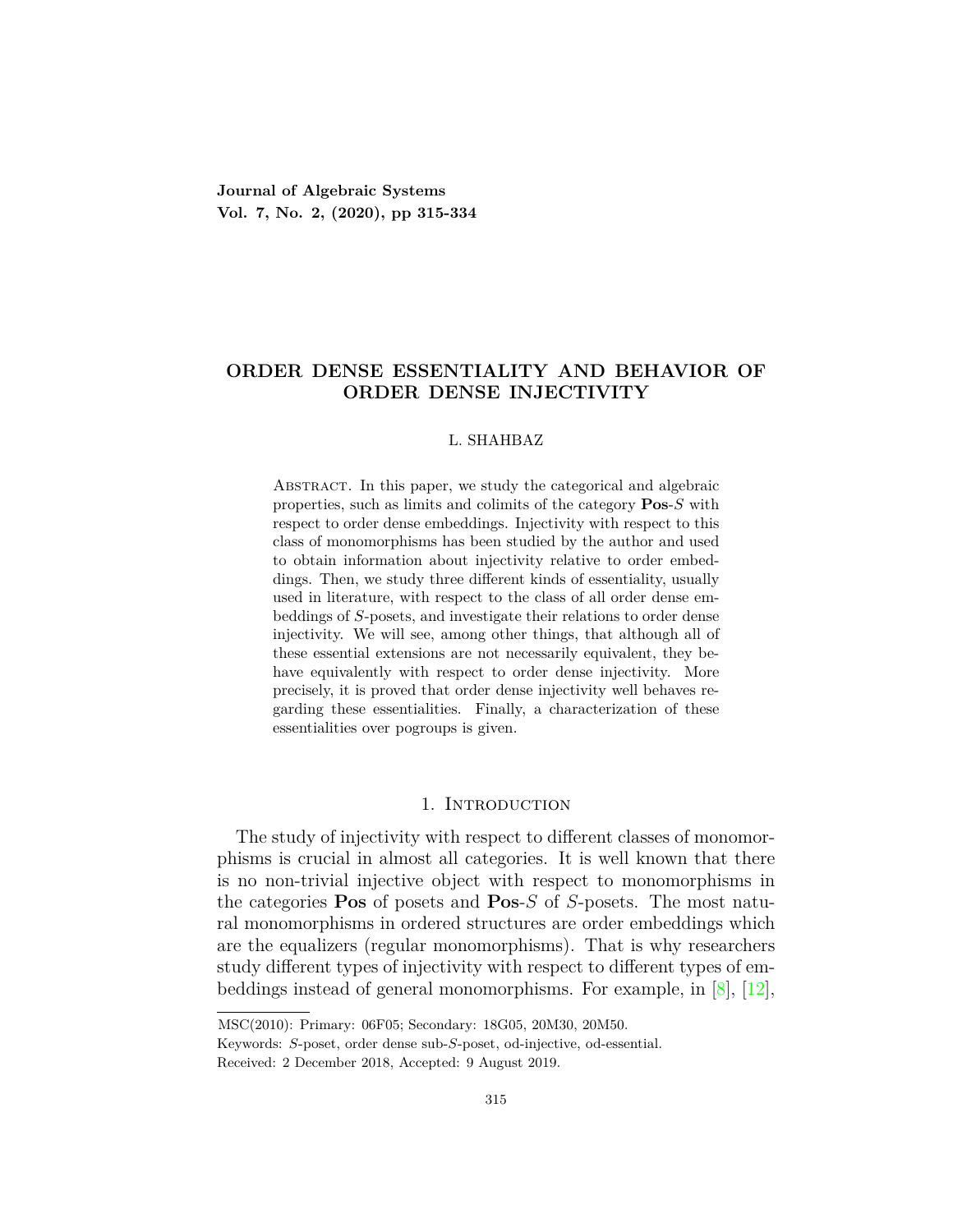[[15](#page-19-0)], and [\[16\]](#page-19-1) injectivity of *S*-posets with respect to order embeddings has been studied and  $\boxed{8}$  shows that there are enough regular injective *S*-posets. There are three main propositions given by Banaschewski in relation to injectivity that are called Well-Behavior Theorems of Injectivity. These propositions are about the relations between the notion of injectivity, absolute retract, essential extension, and injective hull. Also, there are three different definitions of essentiality usually used in literature with respect to a subclass of monomorphisms. Ebrahimi et al. in [\[5](#page-18-2), [6\]](#page-18-3) and Barzegar et al. in [[2\]](#page-18-4) studied the behavior of *M*injectivity with respect to these three different types of essentiality relative to a subclass  $M$  of monomorphisms of a category in general. In this paper, we study the categorical and algebraic properties, such as limits and colimits of the category **Pos**-*S* with respect to order dense embeddings. Injectivity with respect to this class of monomorphisms is related to regular injectivity and this motivates us to study this kind of injectivity. Also, three kinds of essentiality with respect to the class of all order dense embeddings of *S*-posets are studied and their relations to order dense injectivity are investigated. It is proved among other things, that although all of these essential extensions are not necessarily equivalent, they behave equivalently with respect to order dense injectivity. More precisely, it is proved that order dense injectivity well behaves regarding these essentialities. Finally, a characterization of these essentialities over pogroups is given.

First we briefly recall the definition and the categorical and algebraic ingredients of the category **Pos**-*S* of (right) *S*-posets needed in the sequel. For more information see  $[4]$ ,  $[7]$  $[7]$  and  $[9]$  $[9]$ . Recall that a monoid (semigroup) *S* is said to be a *pomonoid* (*posemigroup*) if it is also a poset whose partial order  $\leq$  is compatible with its binary operation  $(\text{that is, } s \leq t, s' \leq t' \text{ imply } ss' \leq tt').$ 

A (*right*) *S*-*poset* over a pomonoid (or, a posemigroup *S*) is a poset *A* which is also an *S*-act whose action  $\lambda : A \times S \to A$  is order-preserving, where  $A \times S$  is considered as a poset with componentwise order.

An *S*-*poset map* (or *S*-*poset morphism*) is an action preserving monotone map between *S*-posets. Moreover, regular monomorphisms (equalizers) are exactly *order embeddings* (briefly, *embeddings*); that is, (mono) morphisms  $f : A \to B$  for which  $f(a) \le f(a')$  if and only if  $a \le a'$ , for all  $a, a' \in A$ .

Let *A* be an *S*-poset. A (*right*) *S*-*poset congruence* on *A* is a (right) *S*-act congruence  $\theta$ , that is, an equivalence relation on *A* which is closed under *S*-action, with the property that the *S*-act  $A/\theta$  can be made into an *S*-poset in such a way that the canonical *S*-act map  $A \rightarrow A/\theta$  is an *S*-poset map. The set of all *S*-poset congruences on *A* is denoted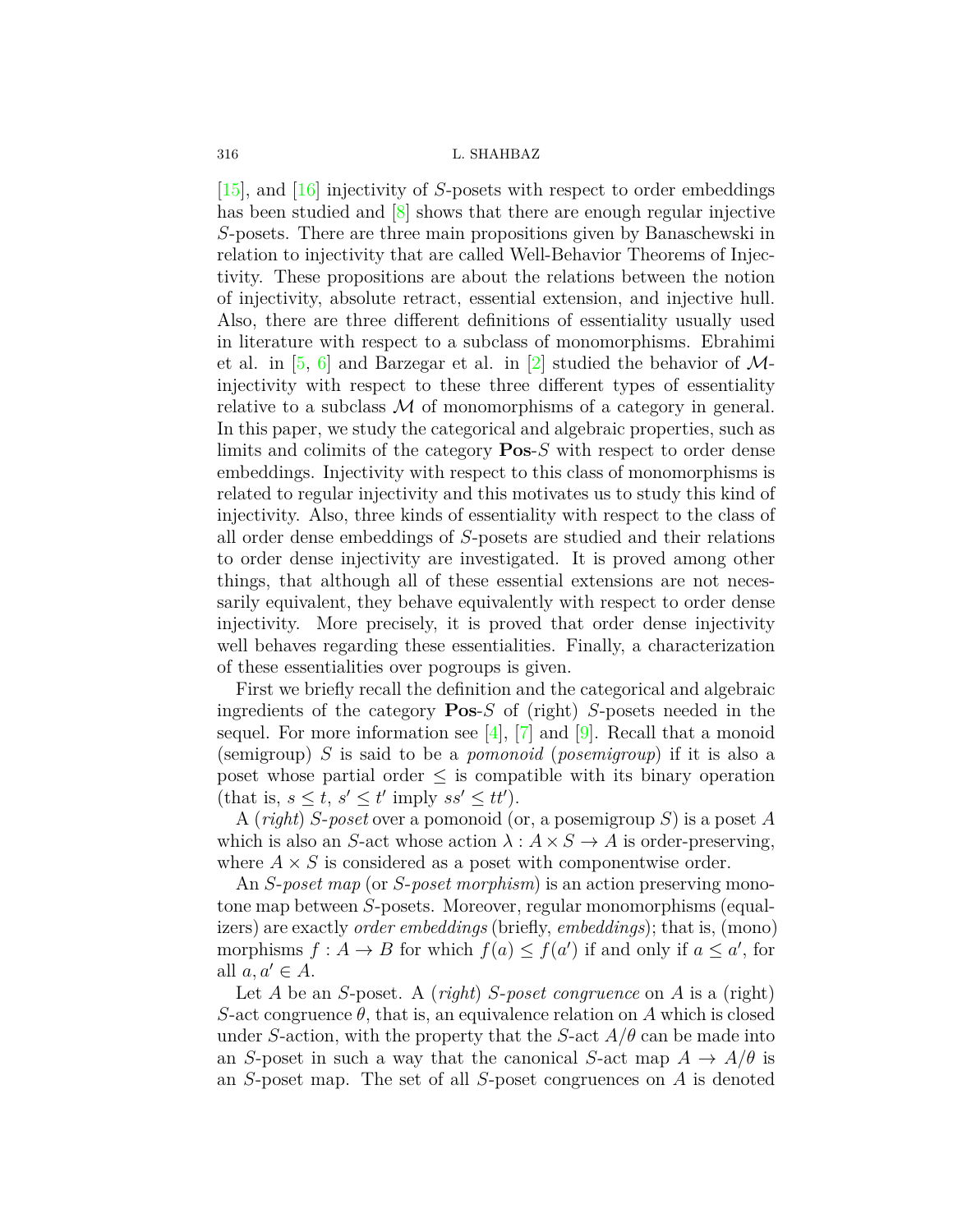by  $Con(A)$ . For a binary relation  $\beta$  on  $A$ , define a relation  $\leq_{\beta}$  on  $A$ by  $a \leq_{\beta} a'$  if and only if  $a \leq a_1 \beta a'_1 \leq ... \leq a_n \beta a'_n \leq a'$  for some  $a_1, a'_1, \ldots, a_n, a'_n \in A, n \in \mathbb{N}$ . Then an *S*-act congruence *θ* on *A* is an *S*-poset congruence if and only if for every  $a, a' \in A$ ,  $a\theta a'$  whenever  $a \leq_{\theta} a' \leq_{\theta} a$ . The *S*-poset quotient is then the *S*-act quotient  $A/\theta$  with the partial order given by  $[a]_\theta \leq [a']_\theta$  if and only if  $a \leq_\theta a'$ . Clearly,  $a \leq a'$  implies that  $a \leq_{\theta} a'$ .

Recall that the product of a family of *S*-posets is their cartesian product, with componentwise action and order. The coproduct is their disjoint union, with natural action and componentwise order. As usual, we use the symbols  $\prod$  and  $\prod$  for product and coproduct, respectively. Also for a family  $(A_i)_{i \in I}$  of *S*-posets each of which has a unique fixed element 0, the direct sum  $\bigoplus_i A_i$  is defined to be the sub-*S*-poset of the product  $\prod_i A_i$  consisting of all  $(a_i)_{i \in I}$  such that  $a_i = 0$  for all  $i \in I$ except finitely many number of indices.

Recall from [\[11\]](#page-18-8) that, an order embedding  $A \stackrel{m}{\rightarrow} B$  of *S*-posets is called *regular essential* if  $f : B \to C$  is an order embedding whenever *fm* is an order embedding and is called *mono-essential* if  $f : B \to C$ is a monomorphism whenever *fm* is a monomorphism.

We recall the following definition of sublimit and subcolimit in a category from [[4](#page-18-5)].

**Definition 1.1.** Let the functor  $D: I \rightarrow \textbf{Pos-}S$  be an *ordered diagram* in the sense that *Mor*(*I*) is a poset, where *I* is a small category. A family  $(f_i: A \to Di)_{i \in I'}$ , where  $I' = \{i \in I : i = dom(d)$ , for some  $d \in$  $Mor(I), d \neq id$  is called a *subsource* for *D*. If also, for every pair of *I*-morphisms  $d \leq d'$  in *I* where  $d : i \rightarrow j$  and  $d' : k \rightarrow j$ , we have  $Dd \circ f_i \leq Dd' \circ f_k$ , then we call the family a *natural subsource* for *D*. Here, the order relation  $\leq$  between *S*-poset maps is defined pointwise. A natural subsource  $(f_i : A \to Di)_{i \in I'}$  which has the universal property that, for every natural subsource  $(g_i : B \to Di)_{i \in I'}$  there exists a unique *S*-poset map  $h : B \to A$  such that  $f_i \circ h = g_i$  for all  $i \in I'$ , is said to be a *sublimit* of the ordered diagram *D*.

In particular, a sublimit of a discrete diagram

*d* ⟲⟳ *d ′*

in which  $d, d' \neq id$  but  $Dd = id_{Di}$ ,  $Dd' = id_{Di}$ , is called a *subproduct* of *Di* and *Dj*, which coincides with the product of *Di* and *Dj*. A sublimit of a diagram

$$
\bullet \frac{d}{d'} \bullet
$$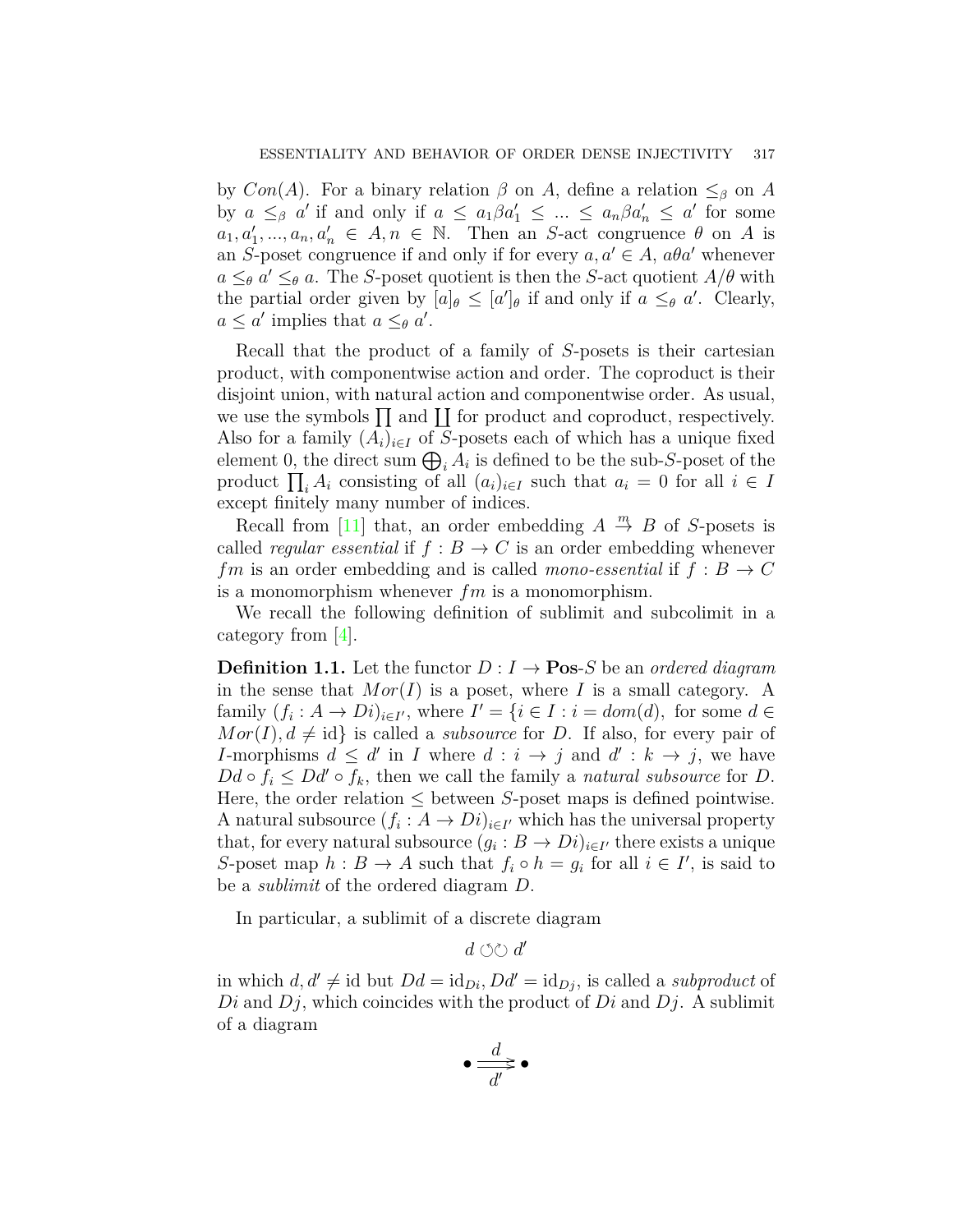in which  $d \leq d'$  is called a *subequalizer* of  $Dd$  and  $Dd'$ , and a sublimit of a diagram

$$
\bullet \xrightarrow{d} \bullet \xleftarrow{d'} \bullet
$$

in which  $d \leq d'$  is called a *subpullback* of *Dd* and *Dd'*. Note that a subequalizer or subpullback of *Dd′* and *Dd* may be different from that of *Dd* and *Dd′* .

Dually, subcolimits, and in particular, subcoproducts, subcoequalizers, and subpushouts are defined. Notice that the universal property given above guarantees that sublimits and subcolimits are unique.

## 2. Main results

2.1. **Categorical properties of order dense embeddings.** To study mathematical notions, such as injectivity, tensor product, and flatness in any category *A*, one needs to have some categorical and algebraic information about the pair  $(A, M)$ , where M is a class of (mono)morphisms. In this section, after recalling the definition of order dense embeddings, we study some categorical and algebraic properties of the category **Pos**-*S* with respect to these monomorphisms. We study the composition, limit, and colimit properties in the following three subsections.

**Definition 2.1.** A sub-*S*-poset *A* of an *S*-poset *B* is called *order dense* in *B* if for each *b ∈ B* there exists *a ∈ A* with *b ≤ a*. By an *order dense embedding*, we mean an order embedding  $f : A \rightarrow B$  such that *f*(*A*) is an order dense sub-*S*-poset of *B*. Also, a sub-*S*-poset *A* of an *S*-poset *B* is called *down closed* in *B* if for each  $a \in A$  and  $b \in B$  with  $b \le a$  one has  $b \in A$ . By a *down closed embedding*, we mean an order embedding  $f : A \to B$  such that  $f(A)$  is a down closed sub-*S*-poset of *B*.

The class of all order dense embeddings is denoted by *Mod*.

2.1.1. *Composition properties of order dense embeddings.* Here, we investigate some composition properties of the class  $\mathcal{M}_{od}$  of order dense embeddings. These properties and the ones given in the rest of this section are what normally used to study injectivity, and of course other mathematical notions.

*Remark* 2.2*.* (1) Notice that all isomorphisms are order dense and the composition of an isomorphism with an order dense embedding is an order dense embedding. Also, each surjective *S*-poset map is order dense and the composition of two order dense embeddings is an order dense embedding.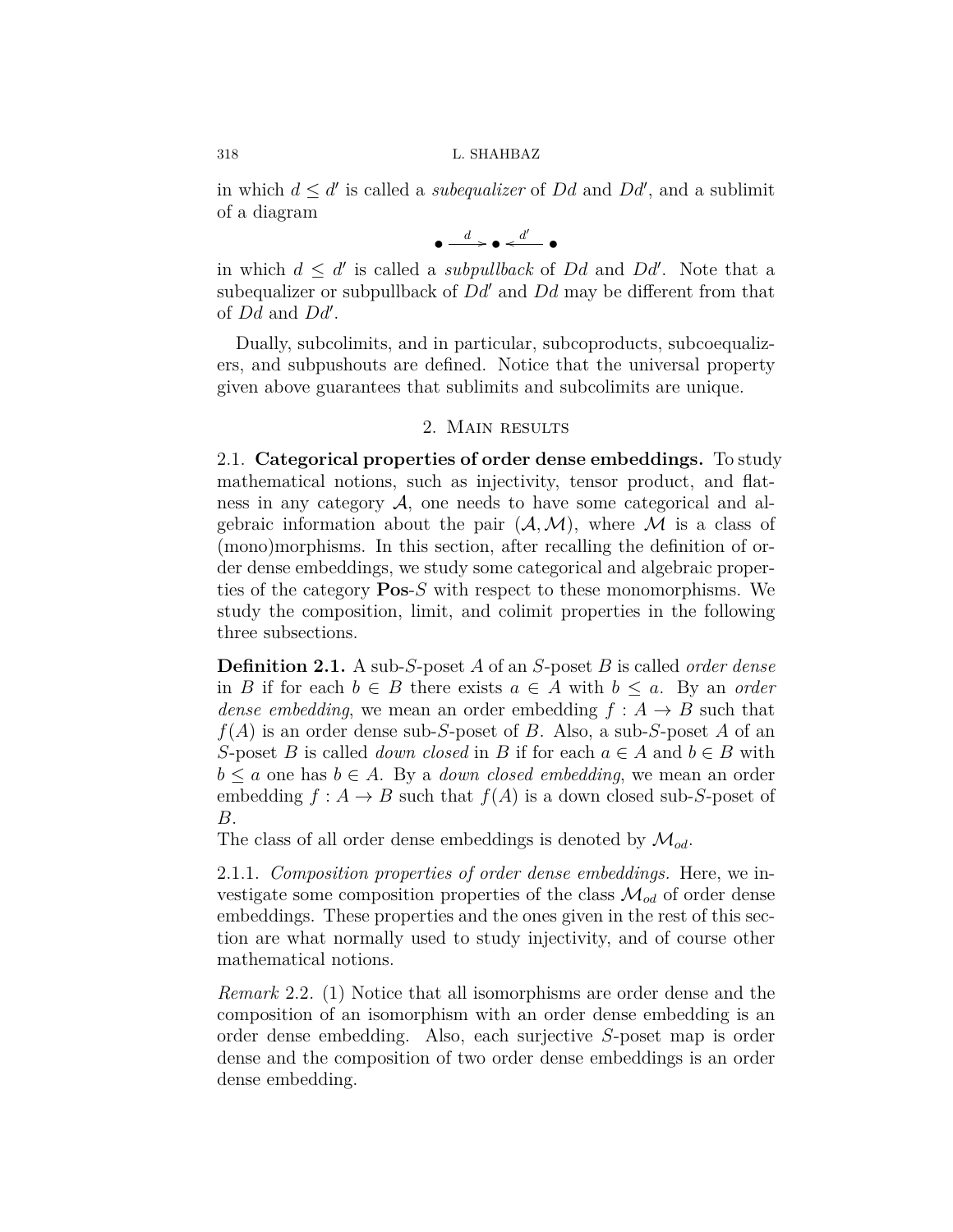(2) The class  $\mathcal{M}_{od}$  is right cancellable, in the sense that for *S*-poset maps *f* and *g* if  $gf \in \mathcal{M}_{od}$  then  $g \in \mathcal{M}_{od}$ .

(3) The class  $\mathcal{M}_{od}$  is not left cancellable. For example, consider the *S*-poset maps  $2 \stackrel{f}{\hookrightarrow} 2 \cup 1 \stackrel{g}{\rightarrow} 3$  with trivial actions of a pomonoid *S* on **2***,* **2***∪***i** and **3** where **1** = *{c}* and **2** = *{a, b},* **3** = *{a, b, <i>c}* are one, two and three element chains, respectively, *f* is inclusion and *g* is given by  $g(a) = a$ ,  $g(b) = g(c) = c$ . Then  $gf \in \mathcal{M}_{od}$  but *f* is not in  $\mathcal{M}_{od}$ .

**Proposition 2.3.** *Let*  $f : A \rightarrow B$  *be an S-poset map. Then there are S-poset maps e, m such that:*

- $(1)$   $f = me$  with  $e \in \mathcal{M}_{od}$ , and
- (2) *for any commutative rectangular*



*in* **Pos**–*S, there is an S-poset map*  $w : C \rightarrow E$  *with*  $gu = we$  *and*  $vm = w$ .

*Proof.* Take  $f : A \rightarrow B$ , and let  $C = \downarrow f(A)$  where  $\downarrow f(A) = \{b \in$ *B* :  $\exists a \in A, b \leq f(a)$ . Define  $e : A \rightarrow C$  by  $e(a) = f(a)$  for  $a \in A$ , and take  $m: C \rightarrow B$  to be the inclusion map. Then  $f = me$ . This proves (1). To see (2), define  $w : C \to E$  by  $w(f(a)) = qu(a), w(b) =$  $v(b), b \in \downarrow f(A) - f(A)$ . Then clearly *w* is well-defined. It is clear, by the definition of *w*, that  $gu = we$  and  $vm = w$ . □

2.1.2. *Limits of order dense embeddings.* Here, we will investigate the behavior of order dense embeddings with respect to limits.

<span id="page-4-0"></span>**Proposition 2.4.** *Mod is closed under products.*

*Proof.* Let  $(f_i : A_i \to B_i)_{i \in I}$  be a family of order dense embeddings. Consider the commutative diagram



which  $f$  exists by the universal property of products. It is easily proved that *f* is an order embedding. So we show that *f* is an order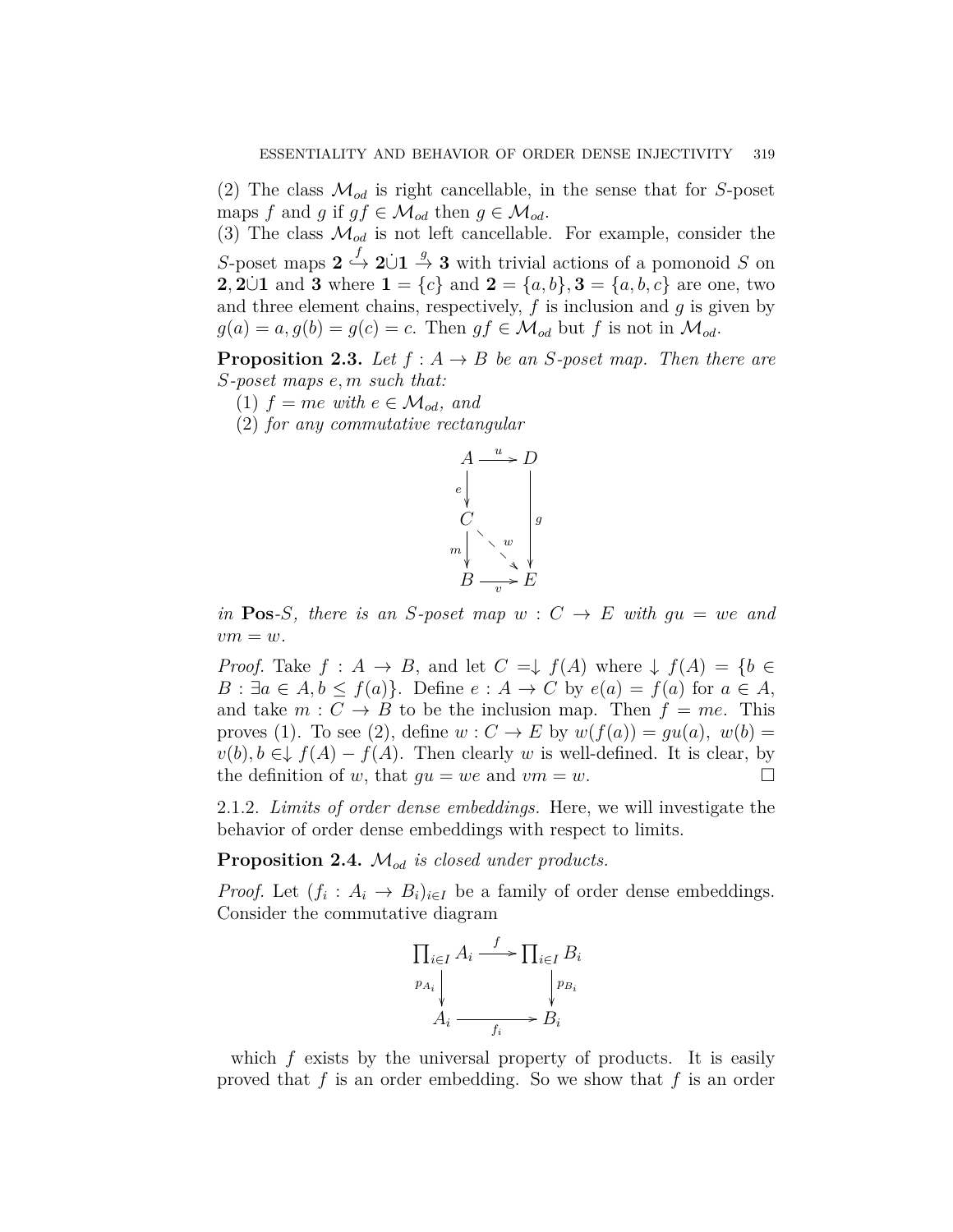dense map. We have to show that for each  $b = (b_i)_{i \in I} \in \prod_{i \in I} B_i$  there exists an element  $a \in \prod_{i \in I} A_i$  such that  $b \leq f(a)$ . Since each  $f_i$  is order dense and for each  $i \in I$ ,  $b_i \in B_i$ , there exists  $a_i \in A_i$ ,  $b_i \le f_i(a_i)$ . Now  $b = (b_i)_{i \in I} \le f(a) = (f_i(a_i))_{i \in I}$ . Hence f is order dense.  $\Box$ 

Recall that the *pullback* of *S*-poset maps  $f : A \to C$  and  $g : B \to C$ is the sub-*S*-poset  $P = \{(a, b) : f(a) = g(b)\}\$  of  $A \times B$ , together with the restricted projection maps. By substituting  $"="$  in the definition of pullback *P* by " $\leq$ ", the *subpullback* of *f* and *g* is obtained (see [\[4](#page-18-5)]).

In the definition of pullback, if *A* and *B* are disjoint *S*-posets, the pullback of *f* and *g* is different from that of *g* and *f*.

Recall that a class of morphisms of a category is called *subpullback stable* if subpullbacks transfer those morphisms. In the next result, we prove this property for order dense embeddings of *S*-posets.

**Proposition 2.5.** *The class Mod is subpullback stable.*

*Proof.* Consider the subpullback diagram



where *P* is the sub-*S*-poset  $\{(a, b) : f(a) \leq g(b)\}$  of  $A \times B$ , and subpullback maps  $p_A : P \to A$ ,  $p_B : P \to B$  are restrictions of the projection maps.Assume that  $f, g \in \mathcal{M}_{od}$ . We show that  $p_A, p_B \in \mathcal{M}_{od}$ . By [[10\]](#page-18-9), *p<sub>A</sub>* and *p<sub>B</sub>* are order embeddings. Now, let  $b \in B$ . Then  $g(b) \in C$ . Since *f* is order dense there exists  $a \in A$  such that  $g(b) \leq f(a)$ . Now, there exists  $b' \in B$  such that  $f(a) \leq g(b')$  since g is order dense. Thus  $g(b) \le g(b')$  and then  $b \le b'$  since g is an order embedding. Therefore,  $(a, b') \in P$  and  $b \leq b' = p_B(a, b')$  which shows that  $p_B$  is an order dense embedding. Similarly,  $p_A \in \mathcal{M}_{od}$ .

**Definition 2.6.** The subclass *M* of monomorphisms is *closed under M-subpullbacks* if in the following subpullback diagram

$$
\begin{array}{c}\nP \xrightarrow{p_A} A \\
p_B \downarrow \\
B \xrightarrow{g} C\n\end{array}
$$

with  $g, f \in \mathcal{M}$  one has  $gp_B, fp_A \in \mathcal{M}$ .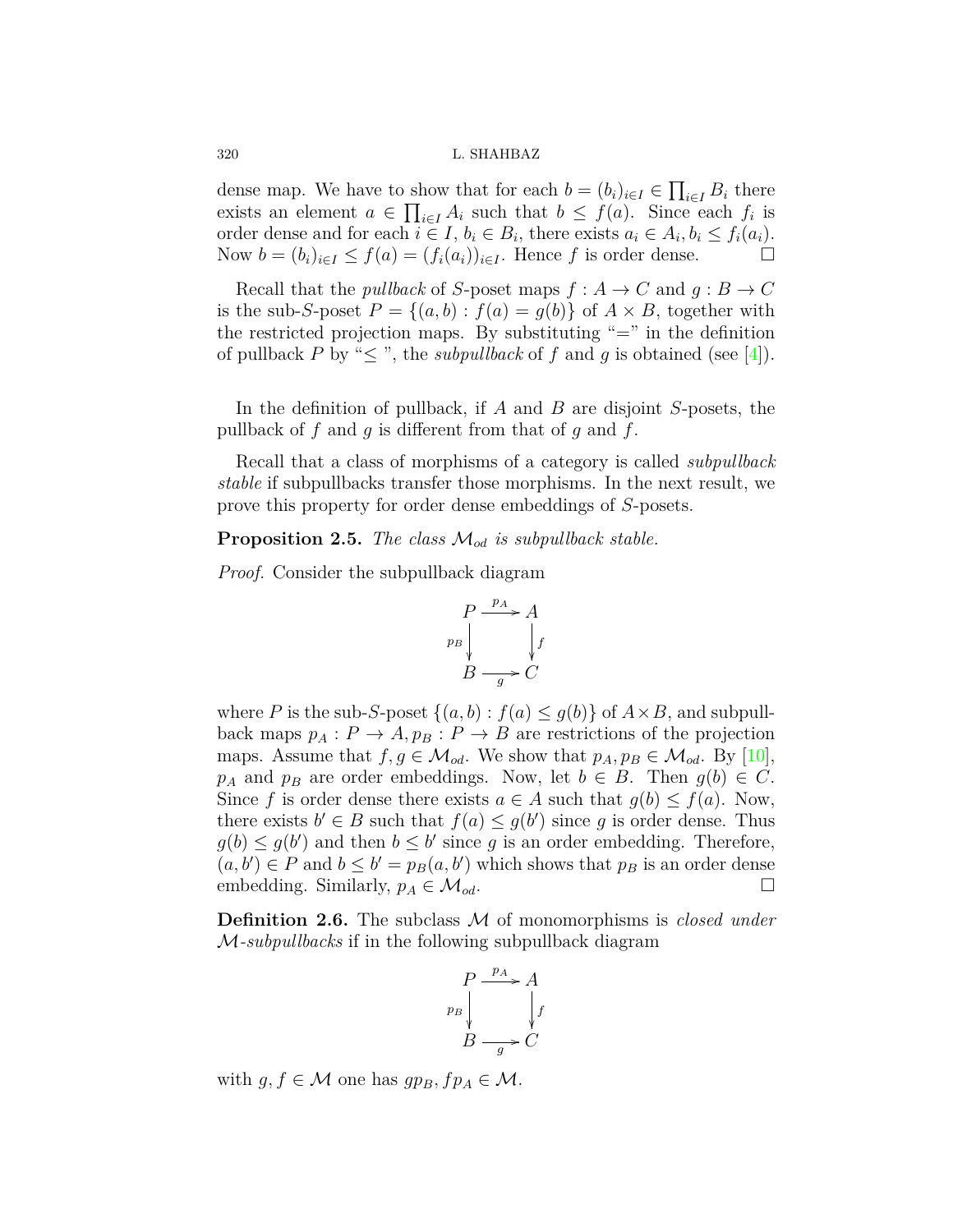**Corollary 2.7.** *The class of order dense embeddings is closed under Mod-subpullbacks.*

*Proof.* Since the composition of order dense embeddings is an order dense embedding the result holds by the above proposition.  $\Box$ 

Let  $A: I \rightarrow \textbf{Pos-}S$  be a diagram in  $\textbf{Pos-}S$  determining the *S*-posets  $A_{\alpha}$ , for  $\alpha \in I = Obj(\mathbf{I})$ , and *S*-poset maps  $g_{\alpha\beta}: A_{\alpha} \to A_{\beta}$ , for  $\alpha \to \beta$ in *Mor*(**I**). Recall that the limit of this diagram is  $A = \lim_{\alpha} A_{\alpha}$  :=  $\bigcap_{\alpha \in I} E_{\alpha}$ , where  $E_{\alpha} = \{a = (a_{\alpha})_{\alpha \in I} \in \prod_{\alpha} A_{\alpha} : g_{\alpha\beta}p_{\alpha}(a) = p_{\beta}(a)\}\$  and  $p_{\alpha}, p_{\beta}$  are the  $\alpha, \beta$ th projection maps of the product. Also, the limit *S*-maps are  $q_{\alpha} =: p_{\alpha} |_{A}: \underline{lim}_{\alpha} A_{\alpha} \to A_{\alpha}.$ 

## **Proposition 2.8.** *Mod is closed under limits.*

*Proof.* Let  $A, B : I \rightarrow \textbf{Pos-}S$  be diagrams in  $\textbf{Pos-}S$  determining the *S*-posets  $A_{\alpha}$ ,  $B_{\alpha}$ , for  $\alpha \in I = Obj(\mathbf{I})$ , and *S*-poset maps  $g_{\alpha\beta}: A_{\alpha} \to$  $A_{\beta}$ ,  $g'_{\alpha\beta}$  :  $B_{\alpha} \to B_{\beta}$ , for  $\alpha \to \beta$  in  $Mor(I)$ . Consider limits of these diagrams with limit maps  $q_{\alpha} : \underleftarrow{\lim} A_{\alpha} \to A_{\alpha}, q'_{\alpha} : \underleftarrow{\lim} B_{\alpha} \to B_{\alpha}$ . Let  ${f_a : A_a \to B_a | \alpha \in I}$  be a family of order dense embeddings such that  $g'_{\alpha\beta}f_{\alpha} = f_{\beta}g_{\alpha\beta}$ . Let *f* denote  $\lim_{\alpha \to \infty} f_{\alpha} : \lim_{\alpha \to \infty} A_{\alpha} \to \lim_{\alpha \to \infty} B_{\alpha}$  which exists by the universal property of limits. We show that  $f$  belongs to *Mod*. Consider the following diagram

$$
\underbrace{\lim_{q_{\alpha}} A_{\alpha}}_{A_{\alpha}} \xrightarrow{f} \underbrace{\lim_{q_{\alpha}} B_{\alpha}}_{f_{\alpha}} B_{\alpha}.
$$

Let  $f(a) \le f(a')$ ,  $a, a' \in \underbrace{\lim A_{\alpha}}$ . Then  $f_{\alpha}q_{\alpha}(a) = q'_{\alpha}f(a) \le q'_{\alpha}f(a') =$  $f_{\alpha}q'_{\alpha}(a')$  and so  $q_{\alpha}(a) \leq q_{\alpha}(a')$  since for each  $\alpha, f_{\alpha}$  is an order embedding. Hence  $(a_{\alpha})_{\alpha} \leq (a'_{\alpha})_{\alpha}$  which means that *f* is an order embedding. Now, let  $(b_{\alpha})_{\alpha} \in \underline{\lim} B_{\alpha}$ . Since for each  $\alpha, f_{\alpha}$  is order dense, for each  $\alpha$  there exists  $a_{\alpha} \in A_{\alpha}$  such that  $b_{\alpha} \leq f_{\alpha}(a_{\alpha})$ . Then  $q'_\alpha((b_\alpha)) \leq f_\alpha(q_\alpha(a_\alpha)_\alpha) = q'_\alpha f((a_\alpha)_\alpha)$  and hence  $(b_\alpha)_\alpha \leq f((a_\alpha)_\alpha)$ . Therefore,  $f$  is an order dense embedding.  $\Box$ 

2.1.3. *Colimits of order dense embeddings.* This subsubsection is devoted to the study of the behavior of order dense embeddings with respect to colimits.

**Proposition 2.9.** *Mod is closed under coproducts.*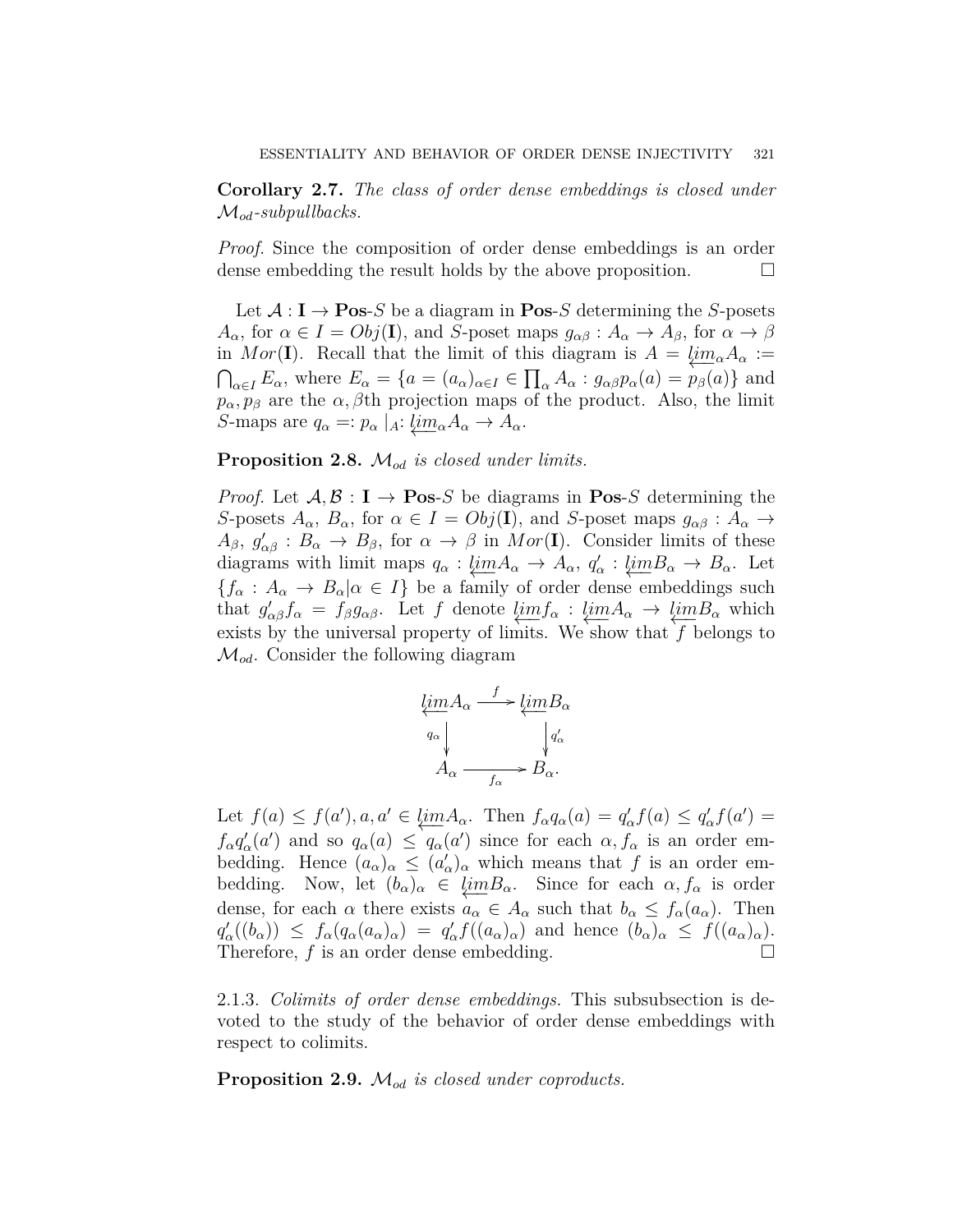*Proof.* Consider the commutative diagram



in which  $\{f_i: A_i \to B_i\}_{i \in I}$  is a family of order dense embeddings. We want to show that the coproduct morphism  $f = \coprod_{i \in I} f_i : \coprod_{i \in I} A_i \to$  $\coprod_{i\in I} B_i$  (which uniquely exists by the universal property of coproducts) is an order dense embedding. By Proposition 5 of [[10\]](#page-18-9), *f* is an order embedding thus it is enough to show that *f* is order dense. For, let  $b \in \coprod_{i \in I} B_i$ . Then there exists  $i \in I$ ,  $b_i \in B_i$  such that  $b = u'_i(b_i) =$  $(b_i, i)$ . Since  $f_i$  is order dense, there exists  $a_i \in A_i$  with  $b_i \leq f_i(a_i)$ . Now,  $b = (b_i, i) = u'_i(b_i) \le u'_i f_i(a_i) = f u_i(a_i) = f(a_i, i)$ . Hence f is order dense. □

The following is an immediate corollary of Proposition [2.4.](#page-4-0)

**Corollary 2.10.** *Mod is closed under direct sums.*

**Definition 2.11.** The category  $\mathcal A$  is said to satisfy the  $\mathcal M$ -transferability property, for a subclass *M* of monomorphisms, if for all  $f \in A$  and  $m \in \mathcal{M}$  with common domain there is a commutative diagram



with  $u \in \mathcal{M}$ .

*Remark* 2.12*.* The notion of *M*-transferability property is used by universal algebrists whereas category theorists prefer "*M*'s are preserved by pushouts" or "pushouts transfer *M*'s" which is the same, provided that pushouts exist and  $\mathcal M$  is left cancellable.

First recall from [\[4](#page-18-5)] that the pushout of *S*-poset maps  $f : A \rightarrow B$ and  $g : A \to C$  is the quotient of the coproduct  $B \sqcup C = \{\{1\} \times$ *B*)  $\cup$  ({2}  $\times$  *C*) by the *S*-poset congruence  $\theta$ (*H*) generated by *H* =  $\{(1, f(a)), (2, g(a))\}$ :  $a \in A\}$  with *S*-poset maps  $q_B = \pi u_B : B \to$  $(B \sqcup C)/\theta$ ,  $q_C = \pi u_C : C \rightarrow (B \sqcup C)/\theta$ , where  $\pi : B \sqcup C \rightarrow (B \sqcup C)/\theta$ is the natural epimorphism, and  $u_B: B \to B \sqcup C$ ,  $u_C: C \to B \sqcup C$  are coproduct injections.

Recall the following lemma from[[14\]](#page-19-2).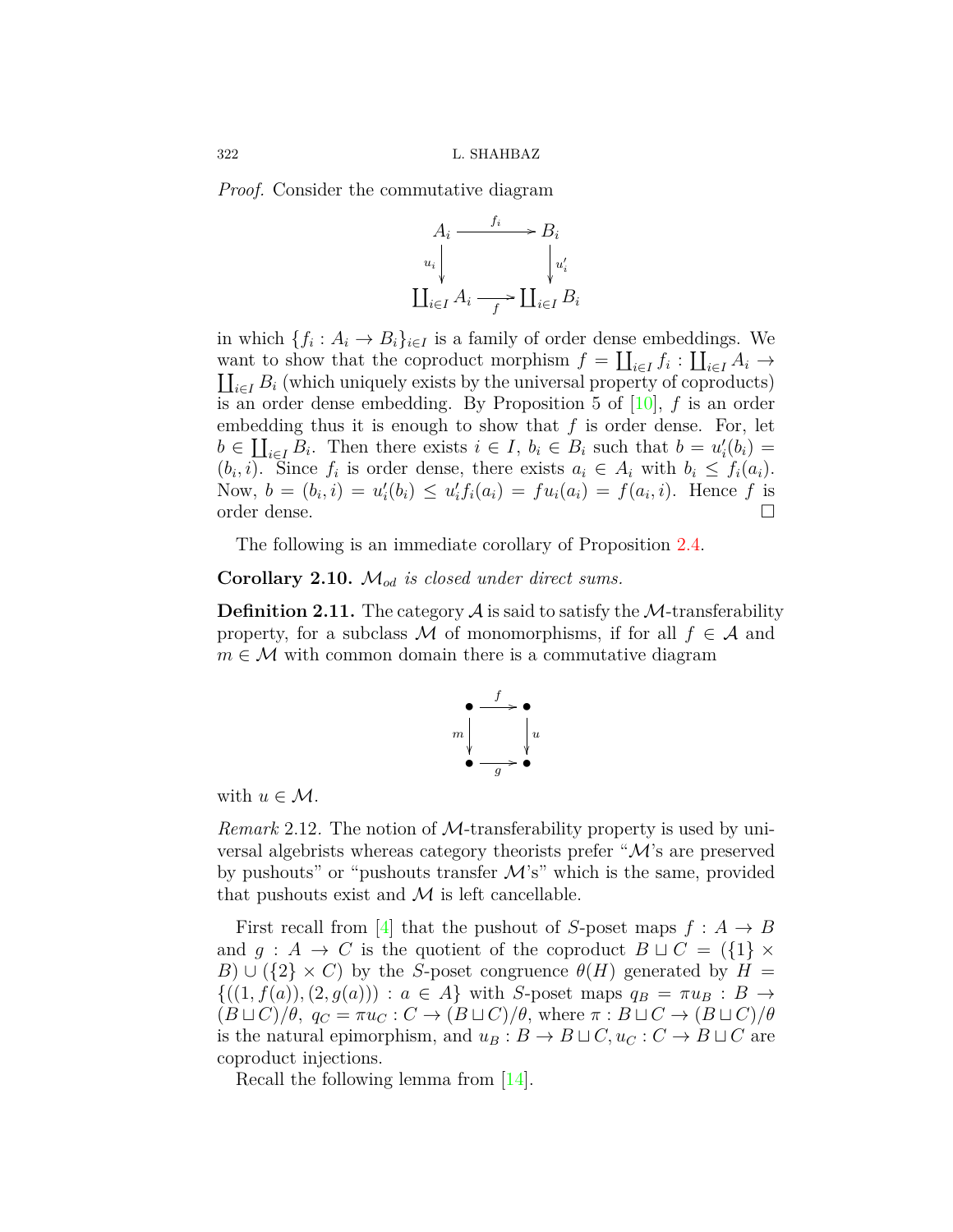<span id="page-8-2"></span>**Lemma 2.13.** *In the category* **Pos***-S, pushouts transfer order dense embeddings.*

Note that since the composition of order dense embeddings is an order dense embedding, one has the following corollary.

**Corollary 2.14.** *The pushout of order dense embeddings belongs to*  $\mathcal{M}_{od}$ *.* 

Recalling the following lemma from [\[10\]](#page-18-9) we have the following result.

<span id="page-8-0"></span>**Lemma 2.15.** *Multiple pushouts transfer order embeddings.*

<span id="page-8-1"></span>**Proposition 2.16.** *Multiple pushouts transfer order dense embeddings. Also, multiple pushout of order dense embeddings is an order dense embedding.*

*Proof.* Let  $(Q, (A_i \stackrel{q_i}{\to} Q)_{i \in I})$  be the multiple pushout of a family  $\{f_i:$  $A \to A_i | i \in I$  of order dense embeddings. Recall that  $Q = (\coprod A_i)/\theta$ , where  $\theta = \theta(H)$  is the *S*-poset congruence on  $\prod A_i$  generated by  $H =$  $\{(u_i(f_i(a)), u_j(f_j(a))) | a \in A, i, j \in I\}$ , and  $q_i = \pi u_i, i \in I$ , where  $\pi$  :  $\prod A_i \to Q$  and  $u_i$  :  $A_i \to \prod A_i$  are the natural epimorphism and coproduct injections, respectively. We take  $\alpha \in I$  and prove that  $q_\alpha$  is an order dense embedding. By Lemma [2.15,](#page-8-0) it is enough to show that  $q_{\alpha}$  is an order dense map. Let  $[x]_{\theta} \in (\coprod A_i)/\theta$ , then there exists  $i \in I$  and  $a_i \in A_i$  such that  $[x]_\theta = [(i, a_i)]_\theta$ . If  $i = \alpha$ , we have  $[x]_\theta = [(\alpha, a_\alpha)]_\theta \leq [(\alpha, a_\alpha)]_\theta = q_\alpha(a_\alpha)$ , and so the result holds. Otherwise, since  $f_i$  is an order dense embedding, there exists  $a \in A$  such that  $a_i \leq f_i(a)$  and hence  $[(i, a_i)]_\theta = q_i(a_i) \leq q_i(f_i(a)) = q_\alpha(f_\alpha(a))$ . Therefore,  $q_{\alpha}$  is an order dense embedding.  $\Box$ 

**Definition 2.17.** We say that a category *A* has *M-bounds* if for every set indexed family  ${m_i : A \to A_i | i \in I}$  of *M*-morphisms there is an *M*-morphism  $m: A \to B$  which factors over all  $m_i, i \in I$ ; that is there are  $d_i: A_i \to B$  with  $d_i m_i = m$ .

**Proposition 2.18. Pos***-S has Mod-bounds.*

*Proof.* Let  $\{h_{\alpha}: A \to B_{\alpha} | \alpha \in I\}$  be a set indexed family of order dense embeddings and  $h : A \to B = (\coprod_{\alpha} B_{\alpha})/\theta$  be the multiple pushout of  $h_{\alpha}, \alpha \in I$ . Then *h* factors over all  $h_{\alpha}, \alpha \in I$ , and is an order dense embedding, by Proposition [2.16](#page-8-1).  $\Box$ 

**Definition 2.19.** We say that a category *A* has *M-amalgamation* property, if the morphism *m* in the definition of *M*-bounds factors over all  $m_i, i \in I$ , through members of  $\mathcal{M}$ ; that is  $d_i, i \in I$ , belongs to *M*.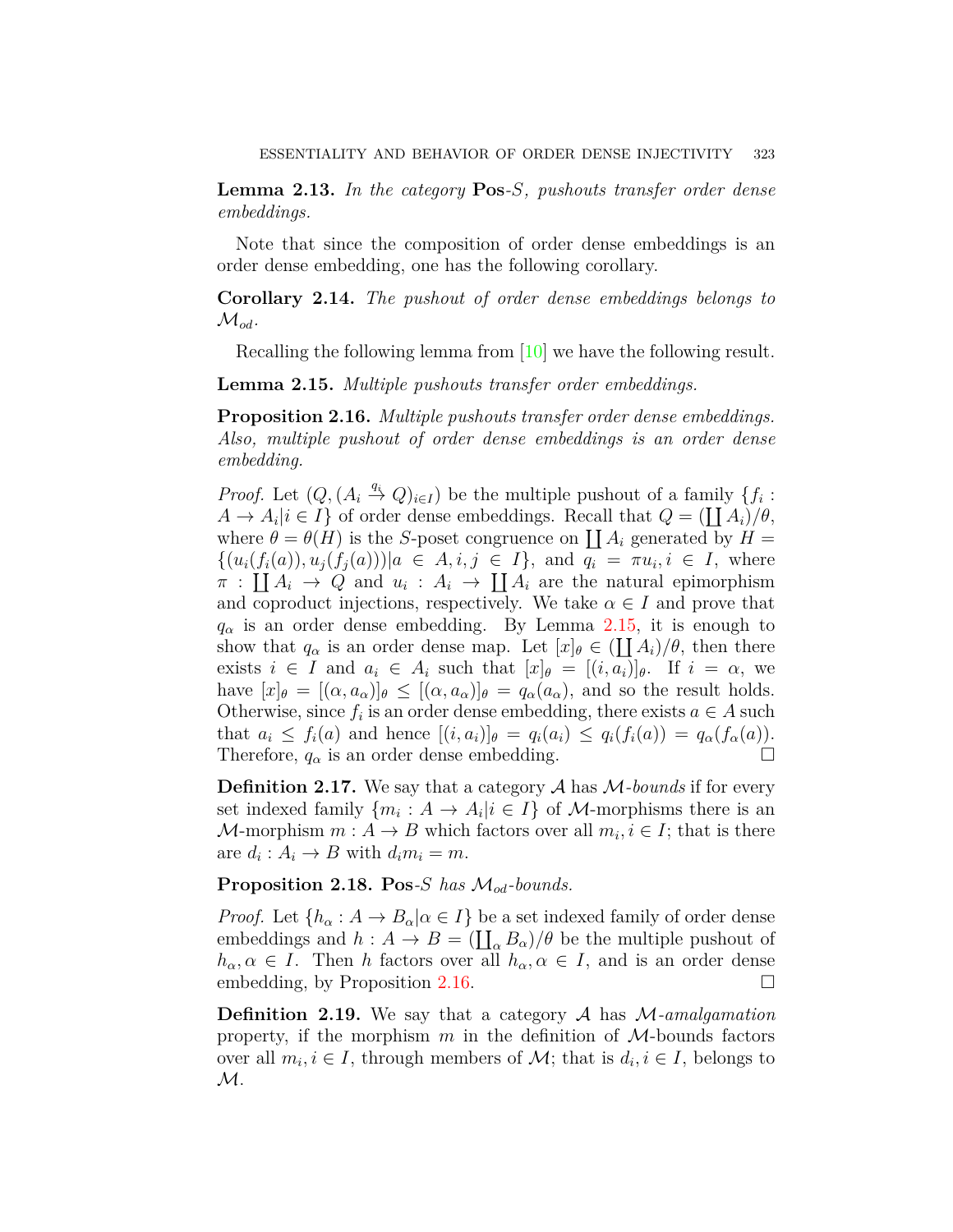**Proposition 2.20. Pos***-S has Mod-amalgamation property.*

*Proof.* Since, by Proposition [2.16](#page-8-1), multiple pushouts transfer order dense embeddings, we get the result.  $\Box$ 

Finally, we study directed colimit of order dense embeddings in **Pos**-*S*. Recall that a directed system of *S*-posets and *S*-poset maps is a family  $(A_i)_{i \in I}$  of *S*-posets indexed by an up-directed set *I* endowed by a family  $(\psi_{ij}: A_i \to A_j)_{i \leq j \in I}$  of *S*-poset maps such that given  $i \leq j \leq k \in I$ ,  $\psi_{ik} = \psi_{jk}\psi_{ij}$ , and  $\psi_{ii} = id$ . Also the pair  $(\underline{lim}A_i, {\alpha_i : \alpha_i \leq \alpha_i})$  $A_i \rightarrow \underbrace{\lim A_i}$  or in abbreviation,  $\underline{\lim A_i}$  is called the *directed colimit* (or *direct limit*) of the directed system  $((A_i)_{i \in I}, (\psi_{ij})_{i \leq j})$  if for every  $i \leq j \in I$ ,  $\alpha_j \psi_{ij} = \alpha_i$ , and for every  $(B, f_i : A_i \to B)$  with  $f_j \psi_{ij} =$  $f_i, i \leq j \in I$ , there exists a unique *S*-poset map  $v : \underbrace{lim} A_i \to B$  such that  $v\alpha_i = f_i$ , for every  $i \in I$ .

Recall from [[3\]](#page-18-10) that the directed colimit of a directed system  $((A_i)_{i \in I}, (\psi_{ij})_{i \leq j})$  of *S*-posets exists, and may be represented as  $(A/\theta, (\psi_i = \gamma_i \psi_i : A_i \to A/\theta)_{i \in I}),$  where  $\gamma_{\theta} : \coprod A_i \to (\coprod A_i)/\theta$  is the natural epimorphism and  $u_i$  is coproduct injection and (i)  $A = \coprod A_i;$ (ii)  $a\theta a'(a \in A_i, a' \in A_j)$  if and only if  $\exists k \geq i, j : \psi_{ik}(a) = \psi_{jk}(a')$ ; (iii)  $[a]_\theta \leq [a']_\theta (a \in A_i, a' \in A_j)$  if and only if  $\exists k \geq i, j : \psi_{ik}(a) \leq j$  $\psi_{jk}(a')$ ; (iv) for each  $i \in I$  and  $a \in A_i$ ,  $\psi_i(a) = [a]_{\theta}$ .

<span id="page-9-0"></span>**Proposition 2.21. Pos***-S has Mod-directed colimits.*

*Proof.* Let  $h : A \to \lim_{\alpha \to \infty} B_{\alpha} = \prod_{\alpha} B_{\alpha}/\rho$  be a directed colimit of  $((B_{\alpha})_{\alpha\in I}, (g_{\alpha\beta})_{\alpha\leq\beta})$  in **Pos-**S and  $\{h_{\alpha}: A \to B_{\alpha}\}_{\alpha\in I}$  be a family of order dense embeddings, with directed *S*-poset maps  $g_{\alpha\beta}: B_{\alpha} \to B_{\beta}$  $(\alpha \leq \beta)$  and the colimit maps  $g_{\alpha}: B_{\alpha} \to \underline{\lim}_{\alpha} B_{\alpha}$ . Recall that, for each  $\beta \in I, h = \underline{\lim} h_{\alpha} = g_{\beta}h_{\beta}$ . By [\[10\]](#page-18-9), *h* is an order embedding. Also, *h* is order dense. For, let  $b \in \underline{\lim}_{\alpha} B_{\alpha}$ , then there exists  $x_{\alpha} \in B_{\alpha}$  such that  $b = [x_{\alpha}]_{\rho}$  and, since  $h_{\alpha}$  is order dense, there exists an element  $a \in A$  with  $x_{\alpha} \leq h_{\alpha}(a)$ . Then  $b = [x_{\alpha}]_{\rho} = g_{\alpha}(x_{\alpha}) \leq g_{\alpha}h_{\alpha}(a) = h(a)$  as required.  $\Box$ 

**Theorem 2.22.** Let I be an up-directed set and  $\{h_\alpha : A_\alpha \to B_\alpha | \alpha \in I\}$ *be a directed family of order dense embeddings. Then the directed colimit homomorphism*  $h: \lim_{n \to \infty} A_i \to \lim_{n \to \infty} B_i$  *is an order dense embedding.* 

*Proof.* Let  $(\underbrace{\lim_{i} A_i, f_i}), (\underbrace{\lim_{i} B_i, g_i})$  be directed colimits of directed systems  $((A_i)_{i\in I}, (\psi_{ij})_{i\leq j})$  and  $((B_i)_{i\in I}, (\varphi_{ij})_{i\leq j})$  with the colimit maps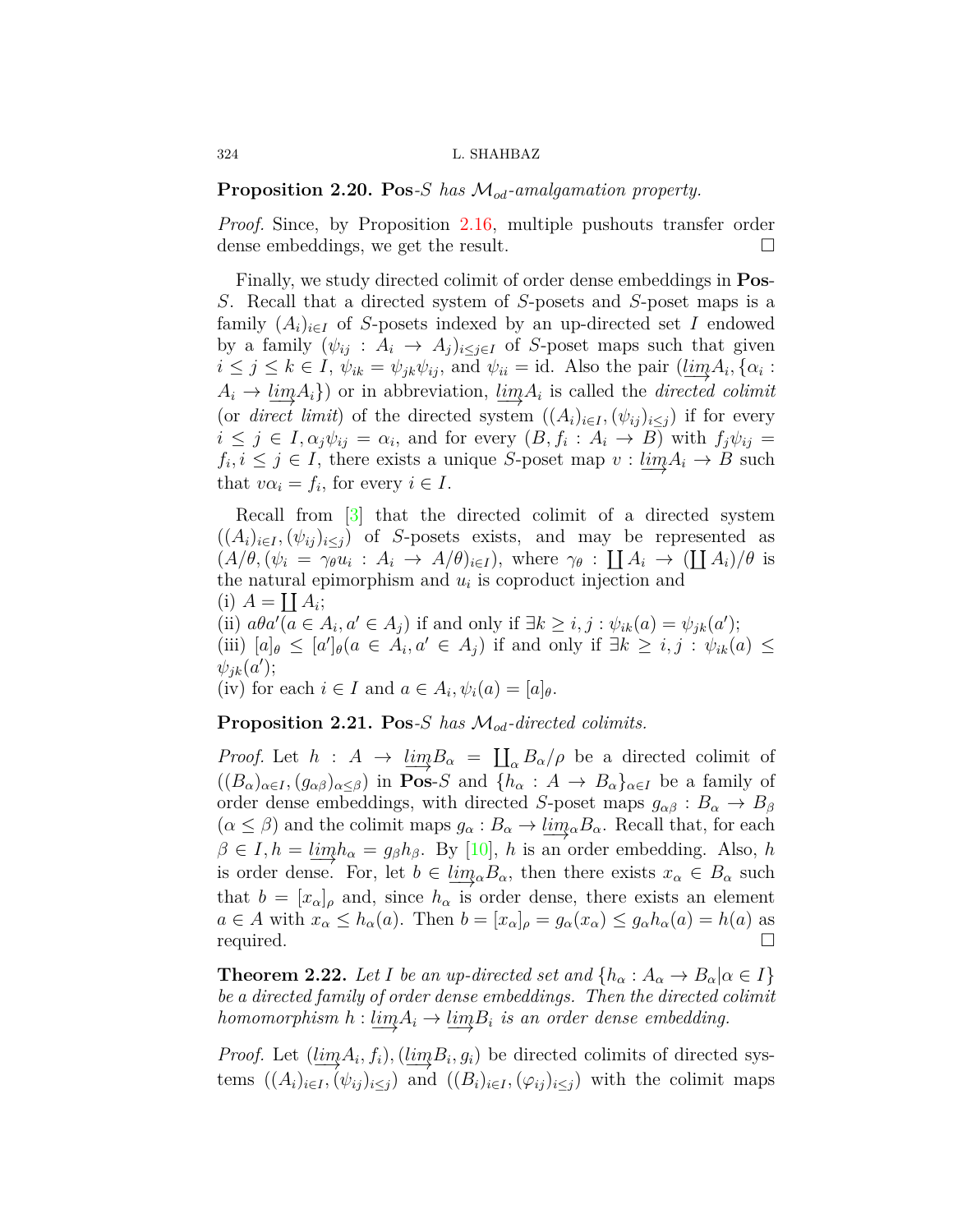$f_i = \gamma_{\theta} u_i : A_i \to \underline{\lim}_i A_i = \coprod_{\alpha \in I} A_i / \theta, g_i = \gamma_{\theta'} u'_i : B_i \to \underline{\lim}_i B_i = \coprod_{i \in I} B_i / \theta'$ , respectively and  $\{h_i : A_i \to B_i | i \in I\}$  be a directed family  $i \in I$  *B*<sub>*i*</sub>/ $\theta'$ , respectively and  $\{h_i : A_i \to B_i | i \in I\}$  be a directed family of order dense embeddings such that for every  $i \leq j, f_j \psi_{ij} = f_i$  and  $g_j \varphi_{ij} = g_i$ . Then  $g_j h_j \psi_{ij} = g_j \varphi_{ij} h_i = g_i h_i$ . Thus  $h = \lim_{i \to \infty} h_i$  exists by the universal property of colimits. Consider  $\lim_{i \to \infty} A_i = (\prod_{i} A_i)/\theta$  and  $\lim_{n \to \infty} B_i = (\prod_i B_i)/\theta'$ . By Theorem 3 of [\[10\]](#page-18-9), it is enough to show that *h* is an order dense map. Let  $[x]_{\theta'} \in (\coprod B_i)/\theta'$ . Then  $[x]_{\theta'} = [(\alpha, b_{\alpha})]_{\theta'}$ for some  $\alpha \in I$  and  $b_{\alpha} \in B_{\alpha}$ . Since  $h_{\alpha}$  is order dense, there exists  $a_{\alpha} \in A_{\alpha}, b_{\alpha} \leq h_{\alpha}(a_{\alpha}).$  Then  $[x]_{\theta'} = [(\alpha, b_{\alpha})]_{\theta'} = g_{\alpha}(b_{\alpha}) \leq g_{\alpha}h_{\alpha}(a_{\alpha}) =$  $hf_{\alpha}(a_{\alpha})$ , as desired.  $\Box$ 

**Definition 2.23.** We say that a category *A* fulfills the *M-chain* condition if for every directed system  $((A_{\alpha})_{\alpha \in I}, (f_{\alpha \beta})_{\alpha \leq \beta \in I})$  whose index set *I* is a well-ordered chain with the least element 0, and  $f_{0\alpha} \in \mathcal{M}$  for all  $\alpha$ , there is a (so called "upper bound") family  $(g_{\alpha}: A_{\alpha} \to A)_{\alpha \in I}$ with  $g_0 \in \mathcal{M}$  and  $g_\beta f_{\alpha\beta} = g_\alpha$ .

**Proposition 2.24. Pos***-S fulfills the Mod-chain condition.*

*Proof.* Take  $A = \lim_{\alpha} A_{\alpha}$  and let  $g_{\alpha} : A_{\alpha} \to A$  be the colimit maps.<br>Then applying Proposition 2.21, we get the result. Then applying Proposition  $2.21$ , we get the result.

2.2. **Order dense essentiality and the behavior of order dense injectivity.** In this subsection, the notion of essentiality with respect to order dense embeddings in the category of *S*-posets is studied. There are three different definitions of essentiality usually used in literature with respect to a subclass of monomorphisms. We study these kinds of essentiality with respect to the class of all order dense embeddings of *S*-posets, and investigate their relations to order dense injectivity. More precisely, it is proved that order dense injectivity well behaves regarding all of these essentialities.

As we mentioned, in the category **Pos**-*S*, one has the following different definitions for *essentialness*. An order dense embedding  $M \stackrel{m}{\rightarrow} X$ is called:

 $(M_{e1}$ -essential)  $M \stackrel{m}{\rightarrow} X \stackrel{f}{\rightarrow} Y \in \mathcal{M}_{od} \Rightarrow f \in \mathcal{M}_{od}$ .

 $(\mathcal{M}_{e2}$ -essential)  $M \stackrel{m}{\rightarrow} X \stackrel{f}{\rightarrow} Y \in \mathcal{M}$ *ono*  $\Rightarrow f \in \mathcal{M}$ *ono*.

 $(\mathcal{M}_{e3}$ -essential)  $M \stackrel{m}{\rightarrow} X \stackrel{f}{\rightarrow} Y \in \mathcal{M}_{od} \Rightarrow f \in \mathcal{M}$ ono,

where  $Mono$  and  $M_{ei}$ , for  $i = 1, 2, 3$ , are the classes of all monomorphisms and  $\mathcal{M}_{ei}$ -essential monomorphism, respectively, in **Pos**-*S*. One can easily see that  $\mathcal{M}_{e1}$  and  $\mathcal{M}_{e2}$  are subclasses of  $\mathcal{M}_{e3}$ . In the next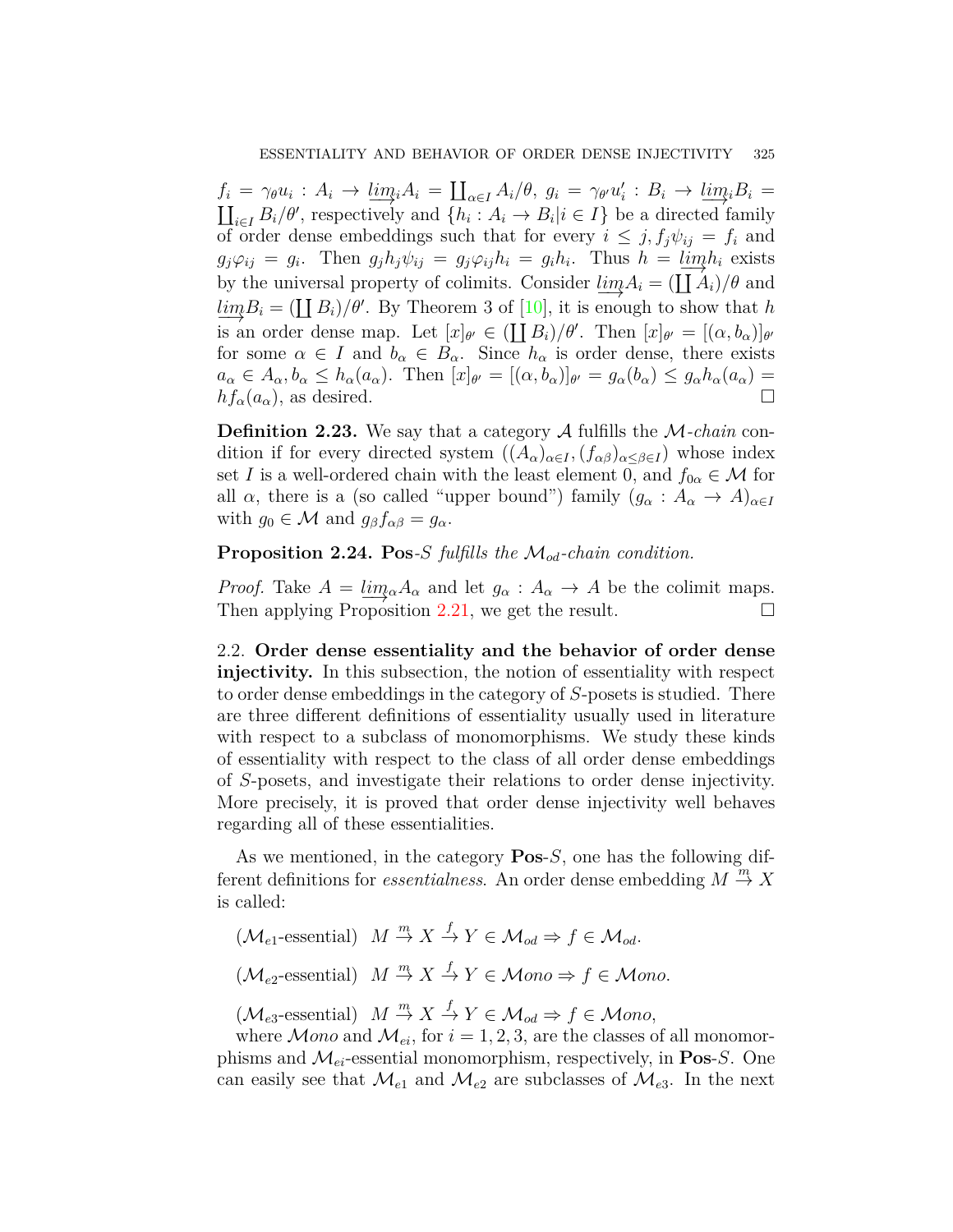section, it will be shown that  $\mathcal{M}_{e1}$  is a proper subclass of  $\mathcal{M}_{e2}$  and  $\mathcal{M}_{e2} = \mathcal{M}_{e3}.$ 

**Lemma 2.25.** *The composition of Mei-essential monomorphisms is* an  $\mathcal{M}_{ei}$ -essential monomorphism, for  $i=1, 2, 3$ .

<span id="page-11-2"></span>**Lemma 2.26.** *Suppose that A is an order dense sub-S-poset of B and B is an order dense sub-S-poset of C. Then A is Mei-essential, for*  $i = 1, 2, 3$ *, in C if and only if A is*  $\mathcal{M}_{ei}$ -essential in *B* and *B is*  $\mathcal{M}_{ei}$ -essential in C.

As we know the *M*-Banaschewski's condition with respect to a subclass *M* of monomorphisms in a category plays an important role in the behavior of  $M$ -injectivity. In the following, we investigate the mentioned condition for the classes  $\mathcal{M}_{ei}$ , for  $i = 1, 2, 3$ , in **Pos-***S* and then study the behavior of order dense injectivity of *S*-posets.

**Definition 2.27.** We say that the category **Pos**-*S* fulfills  $\mathcal{M}_{ei}$ Banaschewski's condition, for  $i = 1, 2, 3$ , if for every  $f \in \mathcal{M}_{od}$ , there is an *S*-poset map *g* with  $gf \in \mathcal{M}_{ei}$ .

<span id="page-11-1"></span>**Lemma 2.28.** *The category* **Pos-***S fulfills Mei-Banaschewski's condition, for*  $i = 1, 2, 3$ *.* 

*Proof.* We only prove that  $\mathcal{M}_{e1}$ -Banaschewski's condition is satisfied in **Pos-***S*. Recall from [\[11](#page-18-8)] that the category **Pos-***S* fulfills Banaschewski's condition for regular essential monomorphisms. Thus for every order dense embedding  $f : A \rightarrow B$  there exists an *S*-poset map  $g : B \rightarrow$ *C* such that *gf* is regular essential. Now, we claim that *gf* is  $\mathcal{M}_{e1}$ essential. Let  $h: C \to D$  be an *S*-poset map such that  $hgf$  is an order dense embedding. Since *gf* is regular essential, *h* is an order embedding as desired. It is clear that *h* is order dense.  $\Box$ 

Now, we recall the definition of order dense injective *S*-posets.

**Definition 2.29.** (1) We call an *S*-poset *A order dense injective* or briefly *od-injective* if it is injective with respect to order dense embeddings  $B \to C$ .

Recall the followings from [[14\]](#page-19-2).

<span id="page-11-0"></span>*Remark* 2.30*.* (1) Clearly one can take *B* in the above definition of order dense injectivity to be an order dense sub-*S*-poset of *C*.

(2) If *A* is a regular injective *S*-poset then it is order dense injective, but the converse is not necessarily true.

(3) An *S*-poset *P* is regular injective if and only if it is dc-injective (injective with respect to down closed embeddings) as well as order dense injective.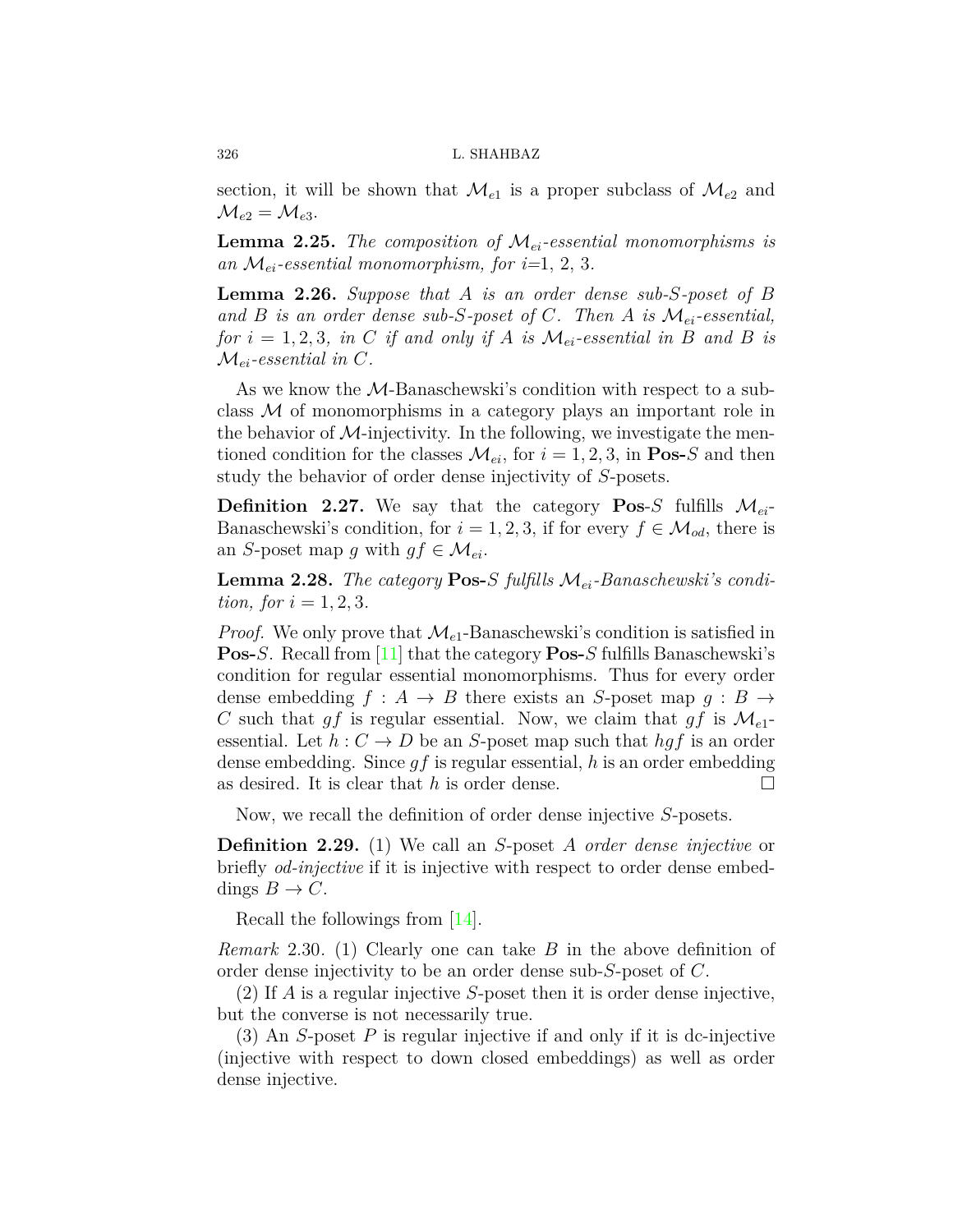(4) Every non-trivial order dense injective *S*-poset has a zero which is the bottom element, but the converse is not true in general. To see this, take a poset  $P = \{a, b, c, d, e, f\}$  with the order  $a \leq b, c \leq d$ , and  $a, b, c, d, e \leq f$  as an *S*-poset with trivial actions. Then by [[13\]](#page-18-11), *P* is down closed injective since it has a top element. If *P* which has a bottom element *a* is order dense injective it must be regular injective by (3), but it is not regular injective since it is not a complete poset  $(See [1]).$  $(See [1]).$  $(See [1]).$ 

(5) An *S*-poset *A* is order dense injective if and only if it is a retract of each of its extensions in which it is order dense.

#### <span id="page-12-0"></span>**Theorem 2.31.** (First Theorem of Well-Behavior)

*For a pomonoid S and every S-poset A, the followings are equivalent:*

- (i) *A is order dense injective.*
- (ii) *A is order dense absolute retract.*
- (iii) *A* has no proper  $\mathcal{M}_{e3}$ -essential extensions.
- (iv) *A* has no proper  $\mathcal{M}_{e2}$ -essential extensions.
- (v) *A* has no proper  $\mathcal{M}_{e1}$ -essential extensions.

*Proof.* (i) $\Leftrightarrow$ (ii) is clear by Remark [2.30\(](#page-11-0)5).

(ii) $\Rightarrow$ (iii) Let *B* be an *M*<sub>*e*3</sub>-essential extension of *A*. Then, *A* is order dense in *B* and so by (ii), there exists an order dense retraction  $g : B \to$ *A*. Thus  $g \mid_A$ , which is equal to id<sub>A</sub>, is an order dense embedding. But, *A* is  $\mathcal{M}_{e3}$ -essential in *B*, so *g* has to be a monomorphism. Now, for  $b \in B$ ,  $q(q(b)) = q(b)$  since  $q(b) \in A$ , and this implies  $q(b) = b$  which gives  $b \in A$ . Thus  $B = A$ .

(v)*⇒*(ii) let *B* be an order dense extension of *A*. Then, by Lemma [2.28](#page-11-1), there exists an *S*-poset map  $g : B \to C$  such that  $g \mid_{A}$  is  $\mathcal{M}_{e1}$ essential. Applying (v),  $g \mid_A$  is an isomorphism. Now,  $g(g \mid_A)^{-1}$  is a retraction and so  $A$  is an order dense retract of  $B$ .

## **Definition 2.32.** Let *A* be an *S*-poset. Then

(1) By a *maximal*  $\mathcal{M}_{ei}$ -essential extension of A, for  $i = 1, 2, 3$ , we mean an  $\mathcal{M}_{ei}$ -essential extension *B* of *A* such that every *S*-poset map  $h: B \to C$  from *B* to an  $\mathcal{M}_{ei}$ -essential extension *C* of *A*, for which  $h \mid_{A}$  is the inclusion map, is an isomorphism.

(2) By a *minimal order dense injective extension of A* we mean an order dense extension *B* of *A* such that *B* is order dense injective, and every order dense embedding  $k : C \to B$  from an order dense injective order dense extension *C* of *A* which maps *A* identically is an isomorphism.

<span id="page-12-1"></span>**Lemma 2.33.** If *B* is an  $\mathcal{M}_{ei}$ -essential extension of *A*, for  $i=1, 2, 3$ , *and A is order dense embedded into some regular injective S-poset E, then B can be order dense embedded into E as well.*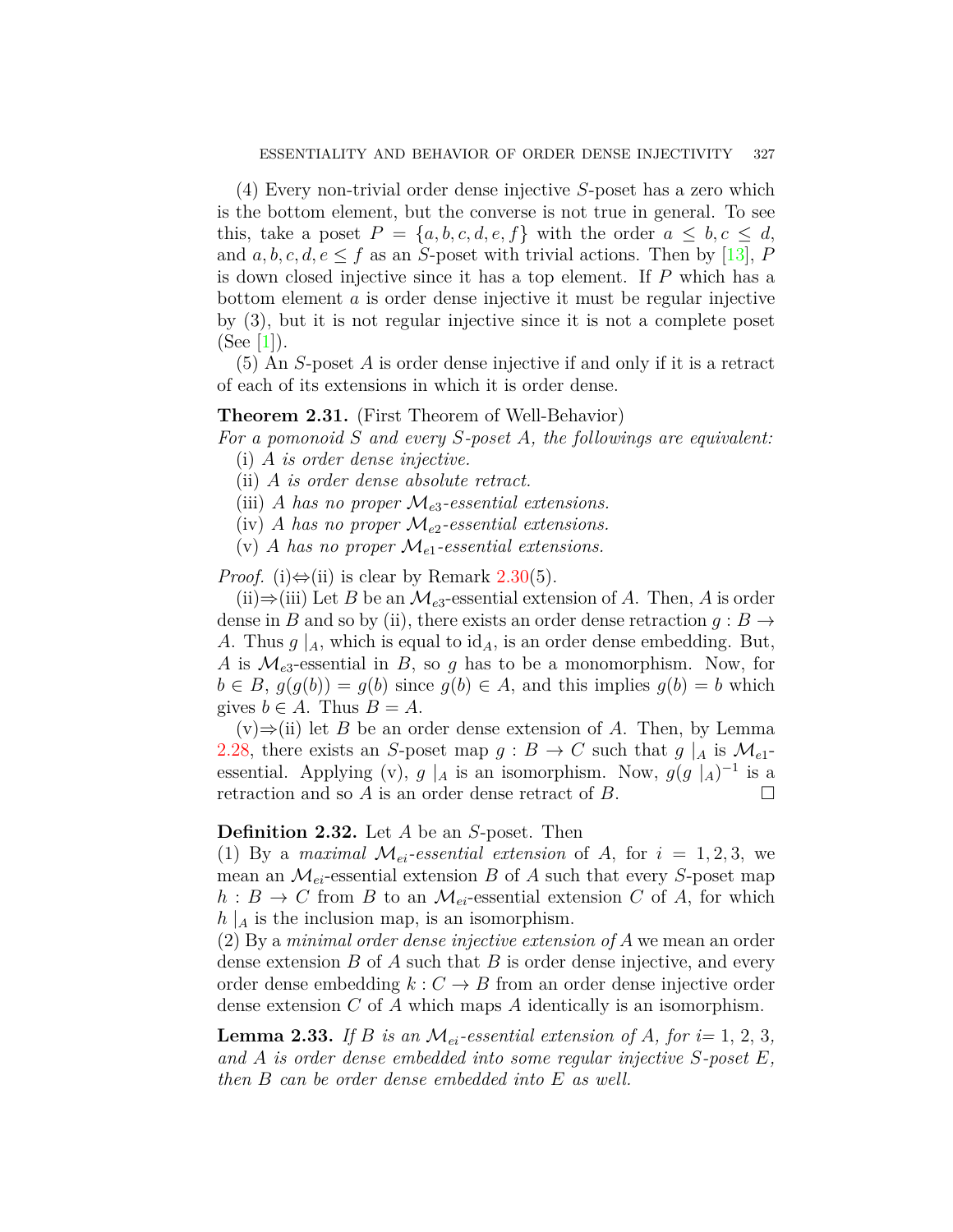Considering  $P$ , the set of all  $M_{ei}$ -essential extensions of A, for  $i =$ 1*,* 2*,* 3, as a poset with the inclusion as its order, Zorn's lemma gives the existence of a maximal element in  $P$  which is clearly a maximal  $\mathcal{M}_{ei}$ -essential extension of  $A$ . This guarantees the existence of order dense injective hull of *S*-posets.

<span id="page-13-0"></span>**Proposition 2.34.** *Every S-poset has a maximal Mei-essential extension, for i=* 1, 2, 3*.*

**Definition 2.35.** By an  $\mathcal{M}_{ei}$ -injective hull of an *S*-poset *A*, for  $i =$ 1, 2, 3, we mean an  $\mathcal{M}_{ei}$ -essential extension of A which is order dense injective.

*Remark* 2.36. For an *S*-poset *A*,  $\mathcal{M}_{ei}$ -injective hull of *A*, for  $i = 1, 2, 3$ , is unique up to isomorphism (if it exists). To see this, let *B* and *C* both be  $\mathcal{M}_{ei}$ -injective hull of *A*. Then there exists an *S*-poset map  $h: B \to C$  such that  $h \mid_{A} = id_{A}$ , because *C* is order dense injective and *A* is order dense in *B*. From the fact that *A* is  $\mathcal{M}_{ei}$ -essential in *B*, we get that *h* is an  $\mathcal{M}_{ei}$ -essential monomorphism. But, by Theorem [2.31](#page-12-0), *B* has no proper  $\mathcal{M}_{ei}$ -essential extension, since it is order dense injective. So, *h* is an isomorphism, as required.

Now, we give the third theorem of well-behavior of order dense injectivity, which is about the relation between  $\mathcal{M}_{ei}$ -injective hulls and  $M_{ei}$ -essential extensions, for  $i = 1, 2, 3$ .

<span id="page-13-1"></span>**Theorem 2.37.** *Let S be a pomonoid and A be an S-poset. The followings are equivalent for an order dense extension B of A:*

- (i) *B* is the  $\mathcal{M}_{e1}$ -injective hull of *A*.
- (ii) *B is the*  $\mathcal{M}_{e3}$ *-injective hull of A.*
- (iii) *B* is the  $\mathcal{M}_{e2}$ -injective hull of *A*.
- (iv) *B is a maximal*  $\mathcal{M}_{e1}$ -essential extension of *A*.
- (v) *B* is a maximal  $\mathcal{M}_{e3}$ -essential extension of *A*.
- (vi) *B is a maximal*  $\mathcal{M}_{e2}$ -essential extension of *A*.
- (vii) *B is a minimal order dense injective extension of A.*

*Proof.* (i)  $\Rightarrow$  (ii)  $\Rightarrow$  (iii)  $\Rightarrow$  (iv)  $\Rightarrow$  (v), (vi)  $\Rightarrow$  (vii) are clear.

(i) *⇒* (iv) Suppose *B* is the *Me*1-injective hull of *A*. Let *C* be an order dense extension of *B* and an *Me*1-essential extension of *A*. Then, applying Lemma [2.26](#page-11-2), *C* is an *Me*1-essential extension of *B*. But, by Theorem [2.31](#page-12-0), *B* being order dense injective has no proper  $\mathcal{M}_{e1}$ -essential extension and so  $C = B$ .

(iv)  $\Rightarrow$  (i) Suppose *B* is a maximal  $\mathcal{M}_{e1}$ -essential extension of *A*. Then it has no proper  $\mathcal{M}_{e1}$ -essential extension by Lemma [2.26](#page-11-2) and the result holds by Theorem [2.31](#page-12-0).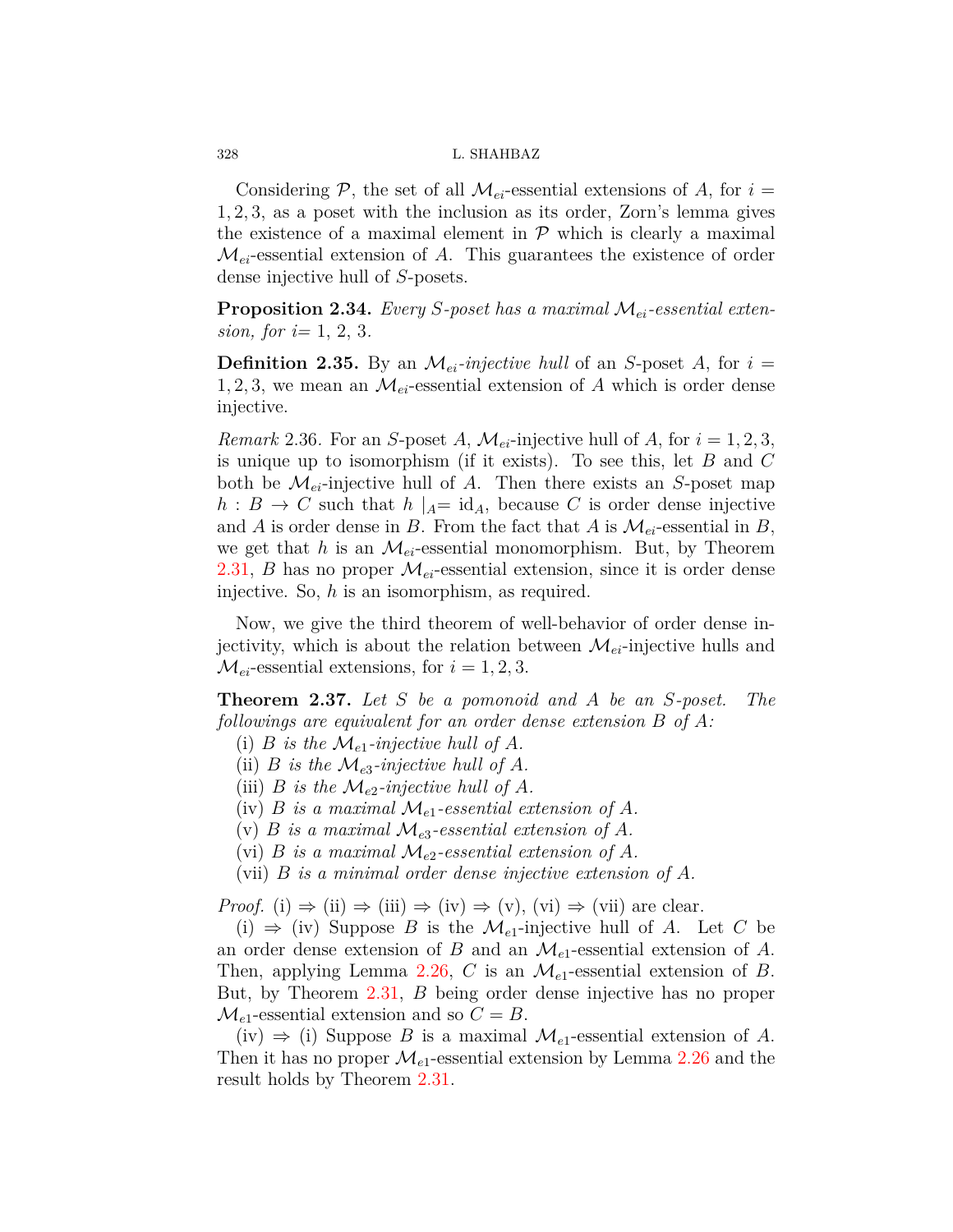(iv) *⇒* (vii) Suppose *B* is a maximal *Me*1-essential extension of *A*. Then it has no proper  $\mathcal{M}_{e1}$ -essential extension by Lemma [2.26](#page-11-2) and so it is order dense injective by Theorem [2.31.](#page-12-0) Let  $k: C \rightarrow B$  be an order dense embedding from an order dense injective order dense extension *C* of *A* which maps *A* identically. Since *A* is  $\mathcal{M}_{e_1}$ -essential in *B*, it is concluded by Lemma [2.26](#page-11-2) that the same is true for  $k(C)$  and then, since  $k(C) \cong C$  is order dense injective, applying Theorem [2.31](#page-12-0), we get  $B = k(C)$ . Therefore, *k* is an isomorphism.

(vii) *⇒* (i) By Proposition [2.34](#page-13-0), there exists a sub-*S*-poset *E* of *B* which is a maximal  $\mathcal{M}_{e_1}$ -essential extension of *A*. Then by Theorem [2.31](#page-12-0), *E* is order dense injective and so  $E = B$ . Hence *B* is an  $\mathcal{M}_{e1}$ essential extension of *A*. Therefore, *B* is the  $\mathcal{M}_{e_1}$ -injective hull of  $A$ .  $\square$ 

The second theorem of well-behavior of order dense injectivity is about the existence of  $\mathcal{M}_{ei}$ -injective hulls, for  $i = 1, 2, 3$ , which is proved in the following for *S*-posets.

<span id="page-14-0"></span>**Corollary 2.38.** (Second Theorem of Well-Behavior) *Each S-poset has the*  $M_{ei}$ -*injective hull, for*  $i = 1, 2, 3$ *.* 

*Proof.* By Proposition [2.34](#page-13-0) and Theorem [2.37](#page-13-1), the proof is obvious. □

### **Definition 2.39.** Let *A* be an *S*-poset. Then

(1) By a *largest*  $\mathcal{M}_{ei}$ -*essential extension* of A, for  $i = 1, 2, 3$ , we mean an  $\mathcal{M}_{ei}$ -essential extension *B* of *A* such that for each  $\mathcal{M}_{ei}$ -essential extension *C* of *A* there exists an *S*-poset map  $h: C \rightarrow B$  such that  $h \mid_{A}$ is the order dense inclusion map.

(2) By a *smallest order dense injective extension of A* we mean an order dense injective order dense extension *B* of *A* such that for each order dense injective order dense extension *C* of *A* there exists a monomorphism  $g : B \to C$  such that  $g \mid_A$  is the order dense inclusion map.

<span id="page-14-1"></span>*Note* 2.40. If  $gf$  is  $\mathcal{M}_{ei}$ -essential and  $g$  is a monomorphism then  $g$  is  $M_{ei}$ -essential, for  $i = 1, 2, 3$ .

Some other conditions can be added to the equivalent conditions given in the preceding theorem.

**Theorem 2.41.** *The following conditions are equivalent to the conditions of Theorem* [2.37](#page-13-1)*:*

- (viii) *B is a largest*  $\mathcal{M}_{e1}$ -essential extension of *A*.
- $(i \times)$  *B is a largest*  $\mathcal{M}_{e2}$ -essential extension of A.
- $(x)$  *B is a largest*  $\mathcal{M}_{e3}$ -essential extension of A.
- (xi) *B is an smallest order dense injective extension of A.*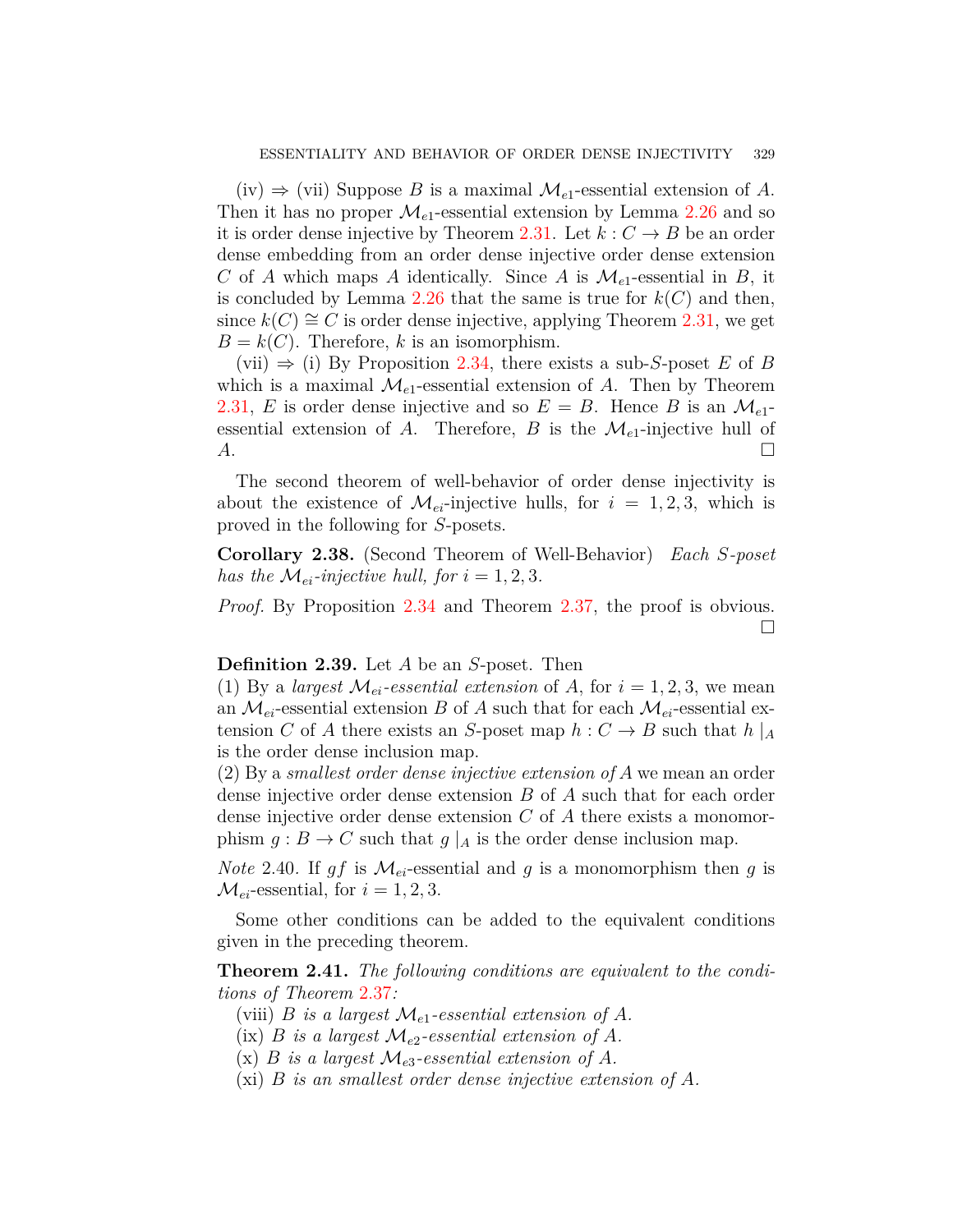*Proof.* Recalling the notations of Theorem [2.37](#page-13-1), we have:

(i)*⇒*(viii) It is clear by Lemma [2.33.](#page-12-1)

(viii) $\Rightarrow$ (xi) Take  $E_{e_1}(A)$  to be the  $\mathcal{M}_{e_1}$ -injective hull of A which exists by Corollary [2.38.](#page-14-0) Since  $E_{e1}(A)$  is an  $\mathcal{M}_{e1}$ -essential extension of *A* and *B* is a largest  $\mathcal{M}_{e1}$ -essential extension of *A*, we obtain an *S*-poset map  $h: E_{e1}(A) \to B$  such that  $h \mid_A$  is the order dense inclusion map. Now, since A is  $\mathcal{M}_{e_1}$ -essential in  $E_{e_1}(A)$ , h is an order dense embedding and so, since *B* is an  $\mathcal{M}_{e1}$ -essential extension of *A*, Note [2.40](#page-14-1) implies that *h* is  $\mathcal{M}_{e_1}$ -essential. But,  $E_{e_1}(A)$  is order dense injective, and so, by Theorem [2.31](#page-12-0), has no proper  $\mathcal{M}_{e1}$ -essential extension. Hence, *h* is an isomorphism. Therefore, *B* is order dense injective. So, *B* is evidently an smallest order dense injective extension of *A*.

 $(xi)$ ⇒(i) Suppose  $E_{e1}(A)$  is the  $\mathcal{M}_{e1}$ -injective hull of A which exists by Corollary [2.38.](#page-14-0) Then, since  $E_{e1}(A)$  is order dense injective and *B* is a smallest order dense injective extension of *A*, there exists a monomorphism  $g : B \to E_{e1}(A)$  such that  $g \mid_A$  is the order dense inclusion map. Also, since  $B$  is an  $\mathcal{M}_{e1}$ -essential extension, we get that g is  $\mathcal{M}_{e1}$ -essential (by Note [2.40](#page-14-1)). But, *B* is order dense injective and so has no proper  $\mathcal{M}_{e1}$ -essential extension. Thus, *g* is an isomorphism. Hence, *B* is an  $\mathcal{M}_{e1}$ -essential extension and so it is an  $\mathcal{M}_{e1}$ -injective hull of  $A$ .

2.3. **Interrelations of different kinds of essentiality and more on order dense injective hulls.** This subsection is devoted to study the interrelations of different classes of essentialities. Moreover, some characterizations regarding the *Mei*-essential extensions and also the  $\mathcal{M}_{ei}$ -injective hull of *S*-posets, for  $i = 1, 2, 3$ , under some conditions are presented.

<span id="page-15-0"></span>**Theorem 2.42.** For an order dense embedding  $f : A \rightarrow B$  in the *category* **Pos-***S, the following implications hold:*

 $\mathcal{M}_{e1}$ -essential  $\Rightarrow \mathcal{M}_{e2}$ -essential  $\Leftrightarrow \mathcal{M}_{e3}$ -essential.

*Proof.* We only prove  $\mathcal{M}_{e3}$ -essential  $\Rightarrow \mathcal{M}_{e2}$ -essential. Let an order dense embedding  $f : A \to B$  be  $\mathcal{M}_{e3}$ -essential and  $g : B \to C$  be an *S*-poset map for which  $qf$  is a monomorphism. Consider an  $\mathcal{M}_{e1}$ injective hull  $h : B \to E_{e1}(B)$  where *h* is  $\mathcal{M}_{e1}$ -essential, which exists by Theorem [2.38.](#page-14-0) Clearly,  $hf \in \mathcal{M}_{e3}$ . Let  $(Q, p, q)$  be the pushout of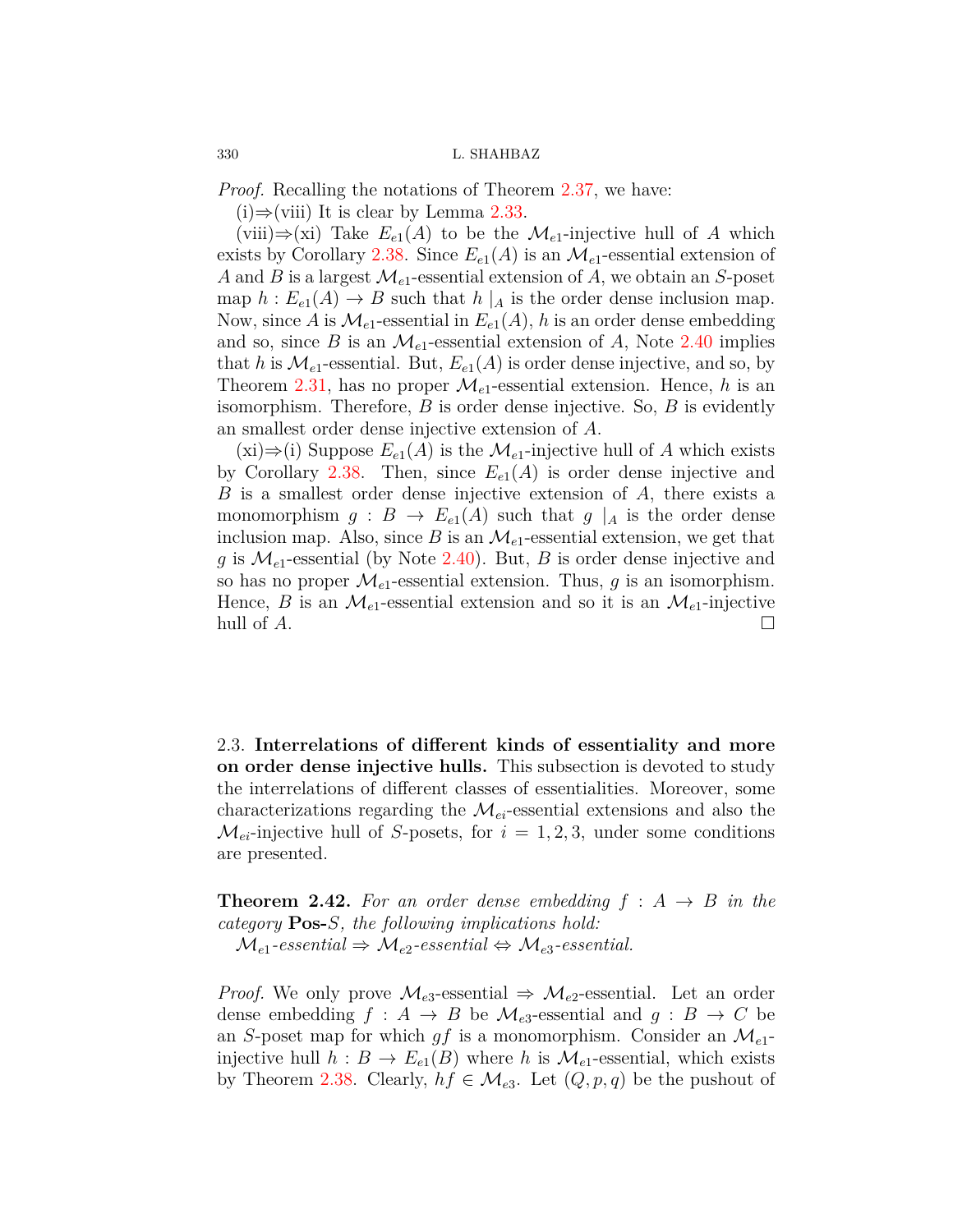*g* and *h* in the following diagram:



Using Lemma [2.13](#page-8-2), pushouts transfer order dense embeddings, we get that *q* is an order dense embedding. Then  $phf = qgf$  is a monomorphism. Since  $hf \in M_{e3}$  and p is a monomorphism. Thus  $qg = ph$ is a monomorphism and hence g is a monomorphism and hence *f* is  $\mathcal{M}_{e2}$ -essential.  $\square$ 

*Remark* 2.43*.* The class of *Me*1-essential extensions of an *S*-poset *A* is strictly smaller than the class of its  $\mathcal{M}_{e2}$ -essential extensions. For, take a non-empty *S*-poset *A* without zero element. We claim that the inclusion map  $i : A \rightarrow A \sqcup \{0\}$  is  $\mathcal{M}_{e2}$ -essential but not  $\mathcal{M}_{e1}$ essential, where  $A \sqcup \{0\}$  obtained by adjoining a zero element 0 to *A*. To prove *i* is  $\mathcal{M}_{e2}$ -essential, let  $g : A \sqcup \{0\} \rightarrow B$  be an *S*-poset map such that  $g|_A$  is a monomorphism. Then we show that g itself is one-one. Indeed, if  $g(a) = g(0)$  for some  $a \in A$ , then for every  $s \in S$ ,  $q(as) = q(a)s = q(0)s = q(0s) = q(0) = q(a)$  and so  $as = a$ which means that *a* is a zero element of *A*, a contradiction. Finally, it remains to show that *i* is not  $\mathcal{M}_{e_1}$ -essential. For this, let  $\{0\} \oplus A$ be the *S*-poset obtained by adjoining a zero bottom element 0 to *A*. Note that the identity map id :  $A \sqcup \{0\} \rightarrow \{0\} \oplus A$  is not an order embedding whereas id ∘ *i* is clearly an order dense embedding.

One can find the characterization for  $\mathcal{M}_{e2}$  and  $\mathcal{M}_{e1}$ -essentialities in the following two theorems.

**Theorem 2.44.** For an order dense embedding  $f : A \rightarrow B$ , the follow*ings are equivalent:*

(i)  $f$  *is an*  $\mathcal{M}_{e2}$ -essential.

(ii) *For every epimorphism*  $g : B \to C$  *such that*  $gf$  *is a monomorphism, g is itself a monomorphism.*

(iii) *For every S-poset congruence θ on B such that for the canonical epimorphism*  $\pi$  :  $B \to B/\theta$ ,  $\pi f$  *is a monomorphism, one gets*  $\theta = \Delta_B$ *.* 

(iv) For every monogenic congruence  $\theta$  on B such that for the canon*ical epimorphism*  $\pi$  :  $B \rightarrow B/\theta, \pi f$  *is a monomorphism, one gets*  $\theta = \Delta_B$ *.* 

*Proof.* It is clear that (i)  $\Rightarrow$  (ii)  $\Rightarrow$  (iii)  $\Rightarrow$  (iv).

(iv)  $\Rightarrow$  (i) Let *g* : *B*  $\rightarrow$  *C* be an *S*-poset map such that *gf* is a monomorphism, and  $g(b_1) = g(b_2)$ . Then, since  $\theta(b_1, b_2) \subseteq \text{ker } g$ , by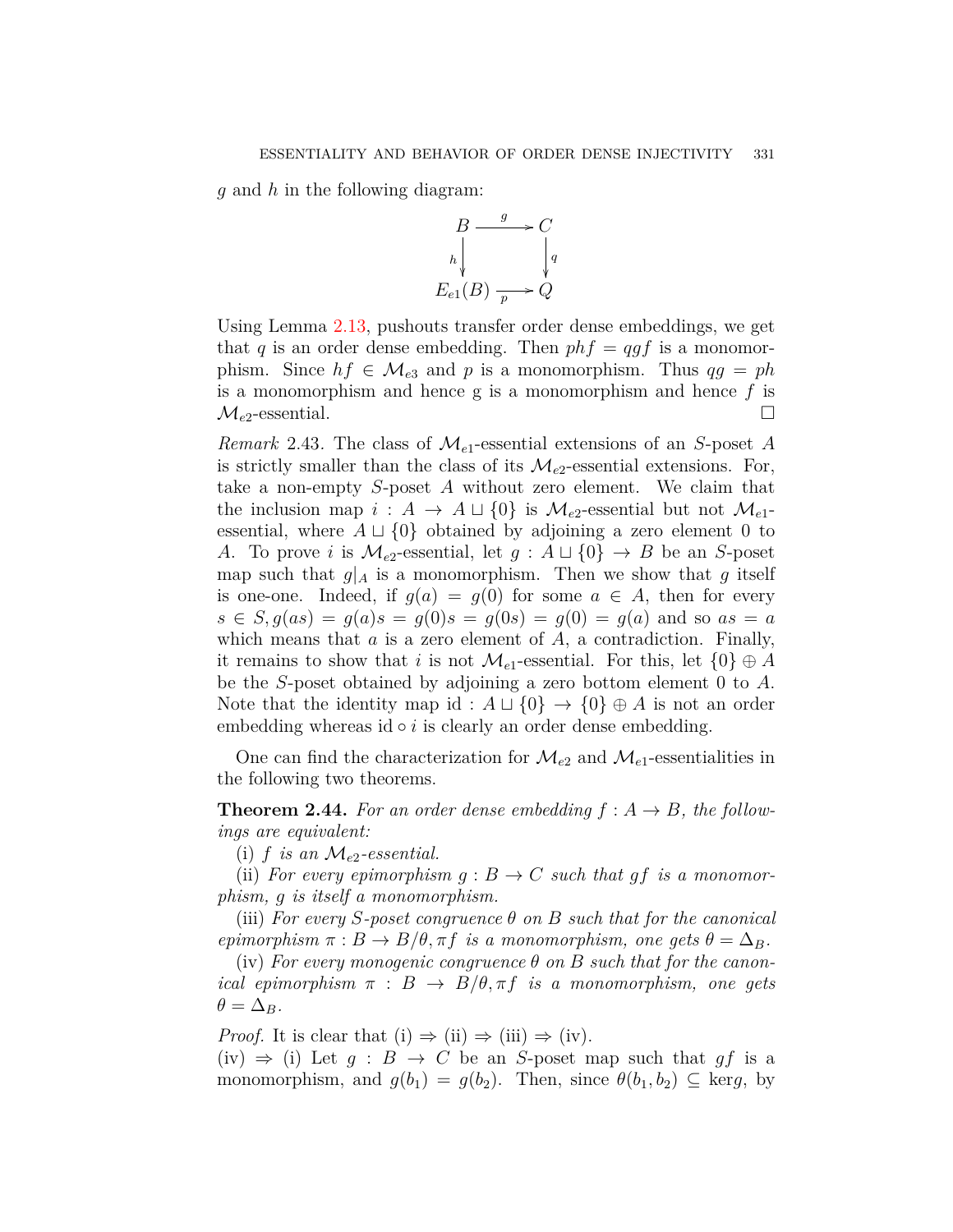decomposition theorem, *g* can be factorized through  $B/\theta(b_1, b_2)$ , and hence  $\pi f$  is a monomorphism, where  $\pi : B \to B/\theta(b_1, b_2)$ . So, by (iv),  $\theta(b_1, b_2) = \Delta_B$ , and thus  $b_1 = b_2$ . □

**Theorem 2.45.** For an order dense embedding  $f : A \rightarrow B$ , the follow*ings are equivalent:*

(i)  $f$  *is an*  $\mathcal{M}_{e1}$ -essential.

(ii) For every epimorphism  $g : B \to C$  such that  $gf$  is an order *embedding, g is itself an order embedding.*

(iii) *For every S-poset congruence θ on B such that for the canonical epimorphism*  $\pi$  :  $B \to B/\theta$ ,  $\pi f$  *is an order embedding, one gets*  $\theta \subseteq \leq_B$ *.* 

(iv) For every monogenic congruence  $\theta$  on B such that for the canon*ical epimorphism*  $\pi$  :  $B \to B/\theta(b_1, b_2)$ ,  $\pi f$  *is an order embedding, one*  $gets \theta(b_1, b_2) \subseteq \leq_B$ .

*Proof.* It is clear that  $(i) \Rightarrow (ii) \Rightarrow (iii) \Rightarrow (iv)$ .

(iv)  $\Rightarrow$  (i) Let  $g : B \rightarrow C$  be an *S*-poset map such that  $gf$  is an order embedding, and  $g(b_1) \leq g(b_2)$ . Then, since  $\theta(b_1, b_2) \subseteq K_q$ , where  $K_q$  is the subkernel of an *S*-poset map *g*, by decomposition theorem, *g* can be factorized through  $B/\theta(b_1, b_2)$ , and hence  $\pi f$  is an order embedding, where  $\pi$  :  $B \to B/\theta(b_1, b_2)$ . So, by (iv),  $\theta(b_1, b_2) \subseteq \leq_B$ , and thus  $b_1 \leq b_2$ .

Recalling the definitions of regular-essentialness and monoessentialness, one has the following corollary.

**Corollary 2.46.** An order embedding  $f$  is  $\mathcal{M}_{e1}$ -essential ( $\mathcal{M}_{e2}$ -essential) *if and only if it is regular-essential* (*mono-essential*) *as well as order dense.*

As a corollary of Theorem [2.42,](#page-15-0) the above corollary and Proposition 2.2 of [\[11\]](#page-18-8), one has the following proposition which gives a characterization of different kinds of essentiality with respect to the class  $\mathcal{M}_{od}$ , in terms of congruences.

**Proposition 2.47.** Let  $(A, \leq_A)$  be an order dense sub-*S*-poset of an *S*-poset  $(B, \leq)$ *. Then the followings hold:* 

(i) If *B* is an  $\mathcal{M}_{e_1}$ -essential extension of *A*, then for any  $\rho \in Con(B)$  $with \rho \neq \Delta_B$ *, one has*  $\leq_{\rho}$ | $_A \neq \leq$ | $_A$ *.* 

*Conversely, if for any preorder relation*  $\beta$  *on*  $B$  *with*  $\beta \neq \leq$  *one has*  $\leq$ <sup>*β*</sup>| $A \neq \leq$ | $A$ , then *B* is an  $\mathcal{M}_{e1}$ -essential extension of *A*.

(ii) *B is an Me*2*-essential extension of A if and only if for any*  $\rho \in Con(B)$  *with*  $\rho \neq \Delta_B$ *, one has*  $\rho |_A \neq \Delta_A$ *.* 

(iii) *B is an*  $\mathcal{M}_{e3}$ -essential extension of *A if and only if for any*  $\rho \in Con(B)$  *with*  $\rho \neq \Delta_B$ *, one has*  $\leq_{\rho}|_A \neq \leq |_A$ *.*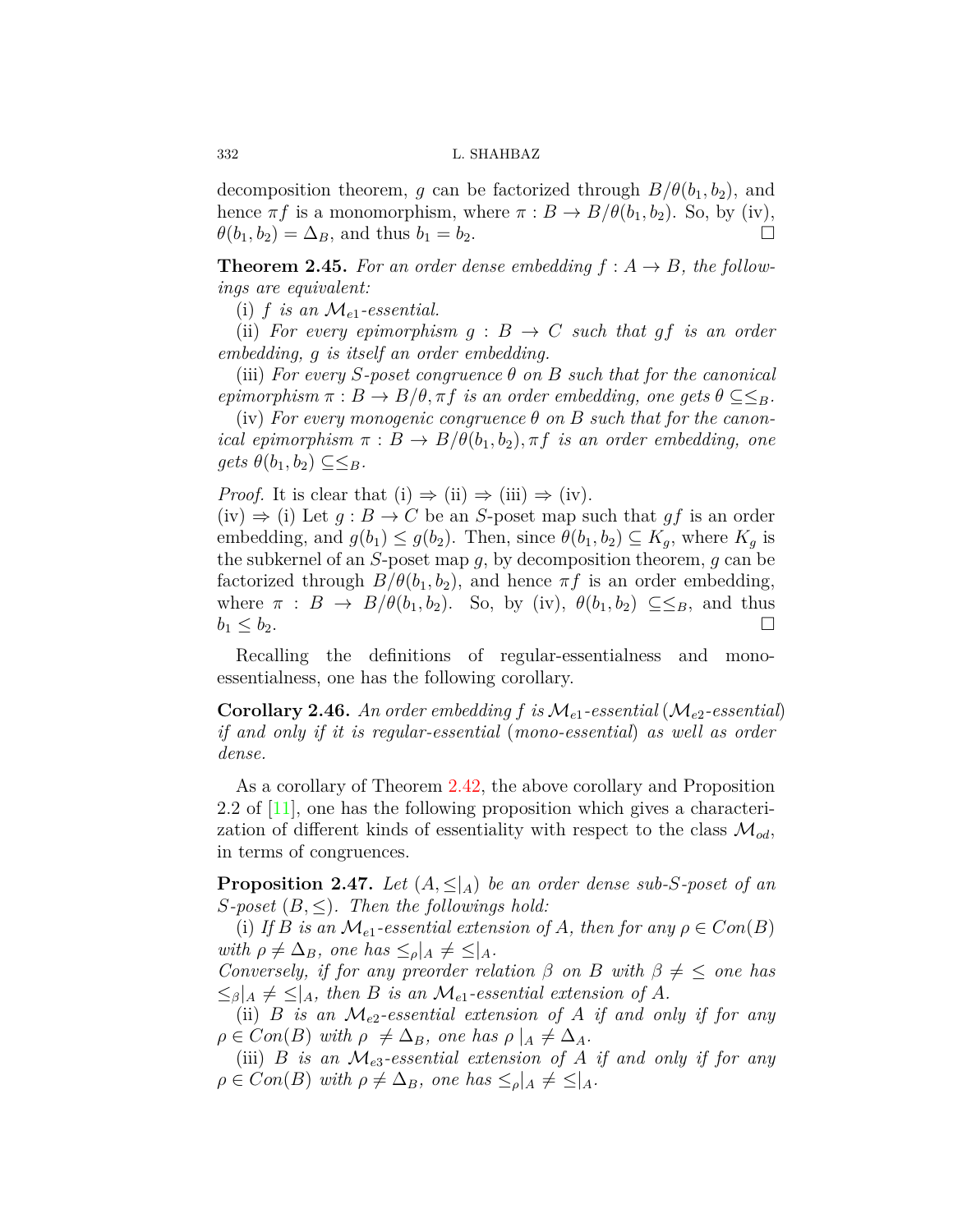Recall from [\[1](#page-18-12)] that an extension *E* of a poset *P* is called *join dense*  $(met \text{ dense})$  if for each element *e* of *E*,  $e = \sqrt{p} \in P : p \leq e$  $(e = \bigwedge \{p \in P : e \leq p\})$ . By Corollary 3.9 of [\[11\]](#page-18-8) one gets the following characterization of *Me*1-essential extensions over pogroups.

**Corollary 2.48.** *Let S be a pogroup and A be an S-poset. Each order dense extension E of A is Me*1*-essential if and only if E is both meet and join dense.*

## **Acknowledgments**

The author would like to thank the referees for their valuable comments which improved the paper.

#### **REFERENCES**

- <span id="page-18-12"></span>1. B. Banaschewski and G. Bruns, Categorical characterization of the MacNeille completion, *Archiv der Mathematik*, **18** (1967), 369–377.
- <span id="page-18-4"></span>2. H. Barzegar, M. M. Ebrahimi and M. Mahmoudi, Essentiality and Injectivity, *Appl. Categ. Structures*, **18**(1) (2010), 73–83.
- <span id="page-18-10"></span>3. S. Bulman-Fleming and V. Laan, Lazard's theorem for *S*-posets, *Math. Nachr.*, **278**(15) (2005), 1743–1755.
- <span id="page-18-5"></span>4. S. Bulman-Fleming and M. Mahmoudi, The category of S-posets, *Semigroup Forum*, **71**(3) (2005), 443–461.
- <span id="page-18-2"></span>5. M. M. Ebrahimi, M. Haddadi and M. Mahmoudi, Injectivity in a category: an overview on well behavior theorems, *Algebra, Groups, and Geometries*, **26**(4) (2009), 451–471.
- <span id="page-18-3"></span>6. M. M. Ebrahimi, M. Haddadi and M. Mahmoudi, Injectivity in a category: an overview on smallness conditions, *Categories and General Algebraic Structures with Applications*, **2**(1) (2014), 83–112.
- <span id="page-18-6"></span>7. M. M. Ebrahimi and M. Mahmoudi, The category of *M*-sets, *Ital. J. Pure Appl. Math.*, **9** (2001), 123–132.
- <span id="page-18-0"></span>8. M. M. Ebrahimi, M. Mahmoudi and H. Rasouli, Banaschewski's theorem for S-posets: regular injectivity and completeness, *Semigroup Forum*, **80**(2) (2010), 313–324.
- <span id="page-18-7"></span>9. M. Kilp, U. Knauer and A. Mikhalev, *Monoids, Acts and Categories*, Walter de Gruyter, Berlin, New York, 2000.
- <span id="page-18-9"></span>10. H. Rasouli, Categorical properties of regular monomorphisms of *S*-posets, *European J. Pure Appl. Math.*, **7**(2) (2014), 166–178.
- <span id="page-18-8"></span>11. H. Rasouli and H. Barzegar, The regular injective envelope of *S*-posets, *Semigroup Forum*, **92**(1) (2015), 186–197.
- <span id="page-18-1"></span>12. L. Shahbaz and M. Mahmoudi, Various kinds of regular injectivity for *S*-posets, *Bull. Iran. Math. Soc.*, **40**(1) (2014), 243–261.
- <span id="page-18-11"></span>13. L. Shahbaz and M. Mahmoudi, Injectivity of *S*-posets with respect to down closed regular monomorphisms, *Semigroup Forum*, **91** (2015), 584–600.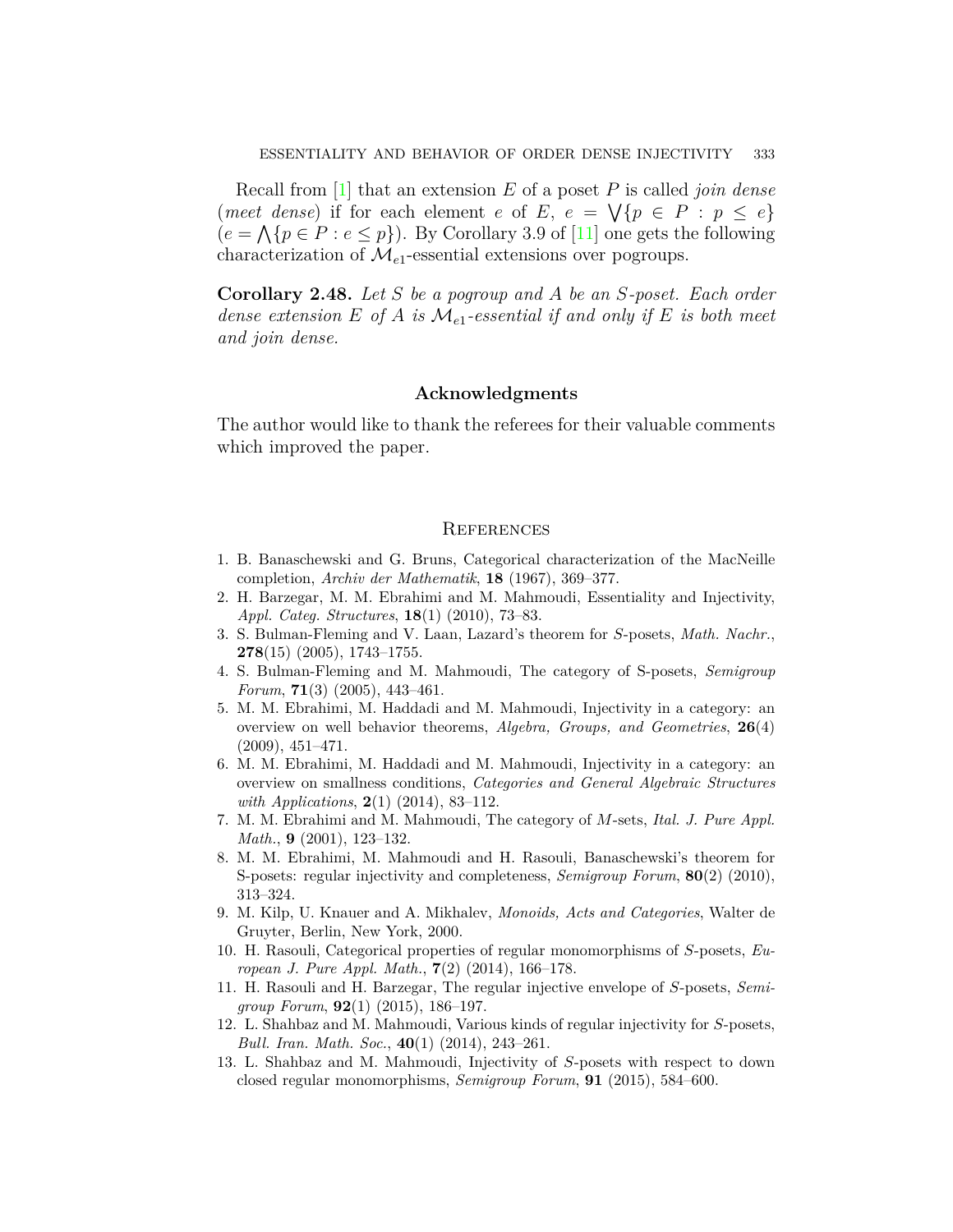- <span id="page-19-2"></span>14. L. Shahbaz, Order dense injectivity of *S*-posets, *Categories and General Algebraic Structures with Applications*, **3**(1) (2015), 43–63.
- <span id="page-19-0"></span>15. X. Zhang, Regular injectivity of *S*-posets over clifford pomonoids, *Southeast Asian Bulletin Math.*, **32** (2007), 1007–1015.
- <span id="page-19-1"></span>16. X. Zhang and V. Laan, On homological classification of pomonoids by regular weak injectivity properties of S-posets, *Central Eur. J. Math.*, **5**(1) (2007), 181– 200.

## **Leila Shahbaz**

Department of Mathematics, University of Maragheh, P.O. Box 55181-83111, Maragheh, Iran.

Email: leilashahbaz@yahoo.com, l\_shahbaz@maragheh.ac.ir